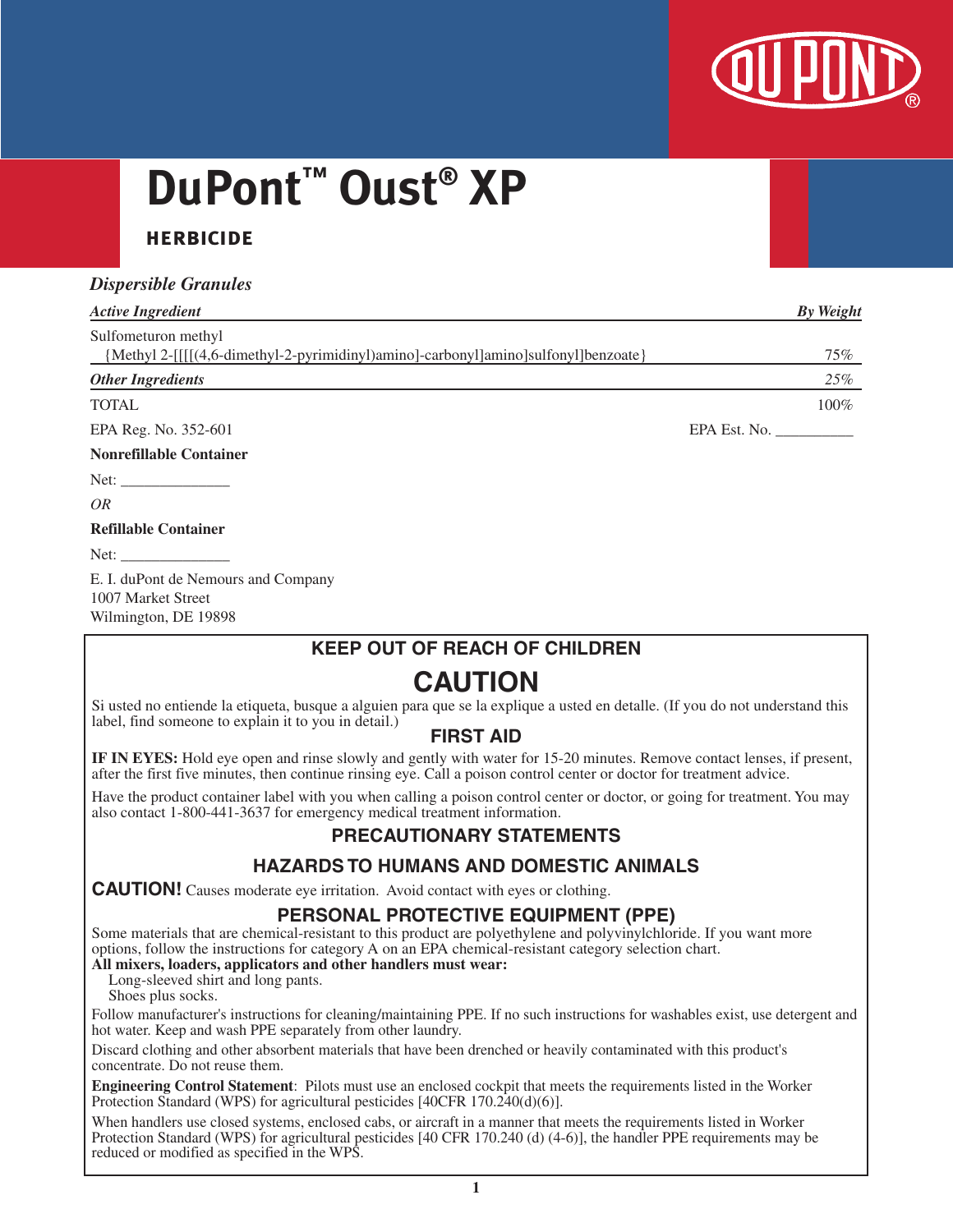#### **USER SAFETY RECOMMENDATIONS**

**USERS SHOULD:** Wash hands before eating, drinking, chewing gum, using tobacco or using the toilet. Remove PPE immediately after handling this product. Wash the outside of gloves before removing. As soon as possible, wash thoroughly and change into clean clothing.

Remove clothing/PPE immediately if pesticide gets inside. Then wash thoroughly and put on clean clothing. If no such instructions for washables exist, use detergent and hot water.

## **ENVIRONMENTAL HAZARDS**

For terrestrial uses, except for uses under the forest canopy, do not apply directly to water, or to areas where surface water is present, or to intertidal areas below the mean high water mark. Do not contaminate water when disposing of equipment washwater or rinsate.

Exposure to DuPont™ OUST® XP can injure or kill plants. Damage to susceptible plants can occur when soil particles are blown or washed off target onto cropland.

## **DIRECTIONS FOR USE**

It is a violation of federal law to use this product in a manner inconsistent with its labeling.

OUST® XP must be used only in accordance with instructions on this label or in separately published DuPont labeling.

DuPont will not be responsible for losses or damages resulting from the use of this product in any manner not specifically instructed by the label. User assumes all risks associated with such non-labeled use.

Do not apply more than 8 ounces OUST® XP per acre per year.

Do not apply more than 6.0 ounces (0.375 pounds active) active ingredient sulfometuron methyl per acre per year when using this product or any other product containing sulfometuron methyl.

Do not apply more than 3.18 ounces active ingredient (0.199 pounds active) sulfometuron methyl per acre per single application to an Agricultural site when using this product alone or in combination with any other product containing sulfometuron methyl.

Do not apply more than 4.5 ounces active ingredient (0.281 pounds active) sulfometuron methyl per acre per single application to a Non-Agricultural site when using this product alone or in combination with any other product containing sulfometuron methyl.

Do not use on food or feed crops.

Do not use on sod farms.

Do not apply this product in a way that will contact workers or other persons, either directly or through drift. Only protected handlers may be in the area during application. For any requirements specific to your State or Tribe, consult the agency in your State responsible for pesticide regulation.

## **PRODUCT INFORMATION**

OUST® XP herbicide is a dispersible granule that is mixed in water and applied as a spray or impregnated on dry, bulk fertilizer. OUST® XP controls many annual and perennial grasses and broadleaf weeds in forestry and noncrop sites.

OUST® XP may be used for general weed control on terrestrial noncrop sites and for selective weed control in certain types of unimproved turf grasses on these same sites. OUST® XP may also be used for selective weed control in forest site preparation and in the release of certain conifers and hardwoods. OUST® XP can be tank mixed with other herbicides registered for use in forestry and noncrop sites; when tank mixing, use the most restrictive limitations from the labeling of both products.

When applied as spray, OUST® XP controls weeds by both preemergence and postemergence activity. When applied on dry fertilizer, OUST® XP controls weeds by preemergence activity. When applied as a spray, the best results are obtained when the application is made before the early stages of weed growth before weeds develop an established root system. When applied on dry fertilizer, the best results are obtained when the application is made before weed emergence. The best results are obtained when the application is made before or during the early stages of weed growth before weeds develop an established root system. Moisture is required to move OUST® XP into the root zone of weeds for preemergence control.

This product may be applied on forestry and non-agricultural sites that contain areas of temporary surface water caused by collection of water between planting beds, in equipment ruts, or in other depressions created by management activities. It is permissible to treat intermittently flooded low lying sites, seasonal dry flood plains and transitional areas between upland and lowland sites when no water is present. It is also permissible to treat marshes, swamps and bogs after water has receded, as well as seasonally dry flood deltas. DO NOT make applications to natural or man-made bodies of water such as lakes, reservoirs, ponds, streams and canals.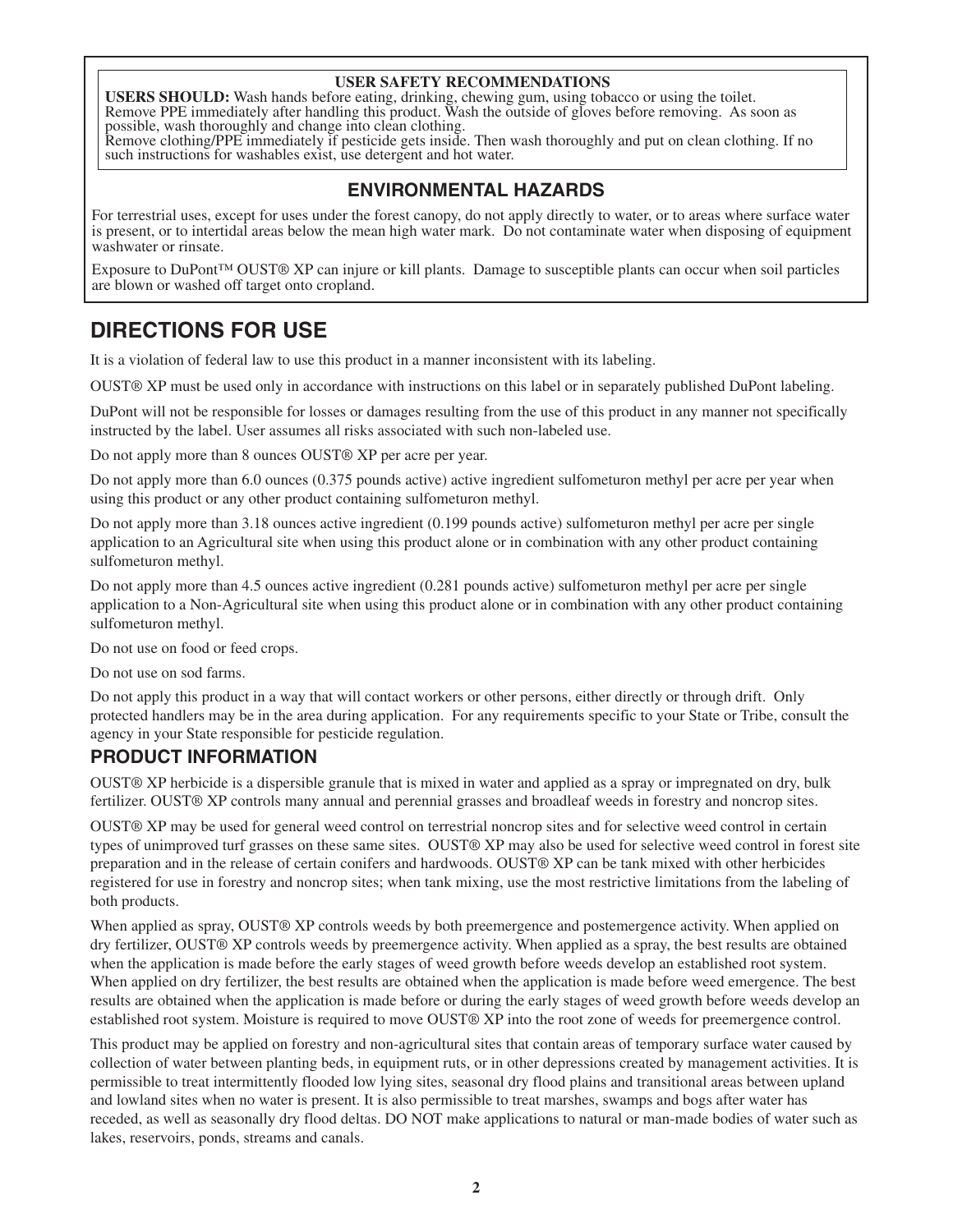A drift control agent may be used at the manufacturer's listed rate in the application of DuPont™ OUST® XP.

OUST® XP is noncorrosive, nonflammable, nonvolatile and does not freeze.

For best postemergence results, apply OUST® XP to young, actively growing weeds. The use rate depends upon the weed species, weed size at application, and soil texture. The degree and duration of control may depend on the following:

- weed spectrum and infestation intensity
- weed size at application
- environmental conditions at and following treatment
- soil pH, soil moisture, and soil organic matter

Use a high rate on established plants and on fine-textured soils and a lower rate on smaller weeds and coarse-textured soils.

## **ENVIRONMENTAL CONDITIONS AND BIOLOGICAL ACTIVITY**

When applied as a spray, OUST® XP is absorbed by both the roots and foliage of plants, rapidly inhibiting the growth of susceptible weeds. When applied on dry fertilizer, OUST® XP is absorbed primarily by the roots. Two to 3 weeks after application to weeds, leaf growth slows, and the growing points turn reddish-purple. Within 4 to 6 weeks of application, leaf veins and leaves become discolored, and the growing points subsequently die.

Warm, moist conditions following application accelerate the herbicidal activity of OUST® XP; cold, dry conditions delay the herbicidal activity. In addition, weeds hardened-off by drought stress are less susceptible to OUST® XP. Moisture is needed to move OUST® XP into the soil for preemergence weed control.

## **INVASIVE SPECIES MANAGEMENT**

This product may be considered for use on public, private, and tribal lands to treat certain weed species infestations that have been determined to be invasive, consistent with the Federal Interagency Committee for the Management of Noxious and Exotic Weeds (FICMNEW) National Early Detection and Rapid Response (EDRR) System for invasive plants. Effective EDRR systems address invasions by eradicating the invader where possible, and controlling them when the invasive species is too established to be feasibly eradicated. Once an EDRR assessment has been completed and action is recommended, a Rapid Response needs to be taken to quickly contain, deny reproduction, and if possible eliminate the invader. Consult your appropriate state extension service, forest service, or regional multidisciplinary invasive species management coordination team to determine the appropriate Rapid Response provisions and allowed treatments in your area.

## **RESISTANCE**

When herbicides that affect the same biological site of action are used repeatedly over several years to control the same weed species in the same field, naturally-occurring resistant biotypes may survive a correctly applied herbicide treatment, propagate, and become dominant in that field. Adequate control of these resistant weed biotypes cannot be expected. If weed control is unsatisfactory, it may be necessary to retreat the problem area using a product affecting a different site of action.

To better manage herbicide resistance through delaying the proliferation and possible dominance of herbicide resistant weed biotypes, it may be necessary to change cultural practices such as using a retreatment, tank-mix partners and/or sequential herbicide applications that have a different site of action. Weed escapes that are allowed to go to seed will promote the spread of resistant biotypes.

It is advisable to keep accurate records of pesticides applied to individual sites to help obtain information on the spread and dispersal of resistant biotypes. Consult your agricultural dealer, consultant, applicator, and/or appropriate state agricultural extension service representative for specific alternative cultural practices or herbicide recommendations available in your area.

## **INTEGRATED PEST MANAGEMENT**

This product may be used as part of an Integrated Pest Management (IPM) program that can include biological, cultural, and genetic practices aimed at preventing economic pest damage. IPM principles and practices include field scouting or other detection methods, correct target pest identification, population monitoring, and treating when target pest populations reach locally determined action thresholds. Consult your state cooperative extension service, professional consultants or other qualified authorities to determine appropriate action treatment threshold levels for treating specific pest/crop systems in your area.

## **PREPARING FOR USE - Site Specific Considerations**

Understanding the risks associated with the application of is essential to aid in preventing off-site injury to desirable vegetation and agricultural crops. The risk of off-site movement both during and after application may be affected by a number of site specific factors such as the nature, texture and stability of the soil, the intensity and direction of prevailing winds, vegetative cover, site slope, rainfall, drainage patterns, and other local physical and environmental conditions. A careful evaluation of the potential for off-site movement from the intended application site, including movement of treated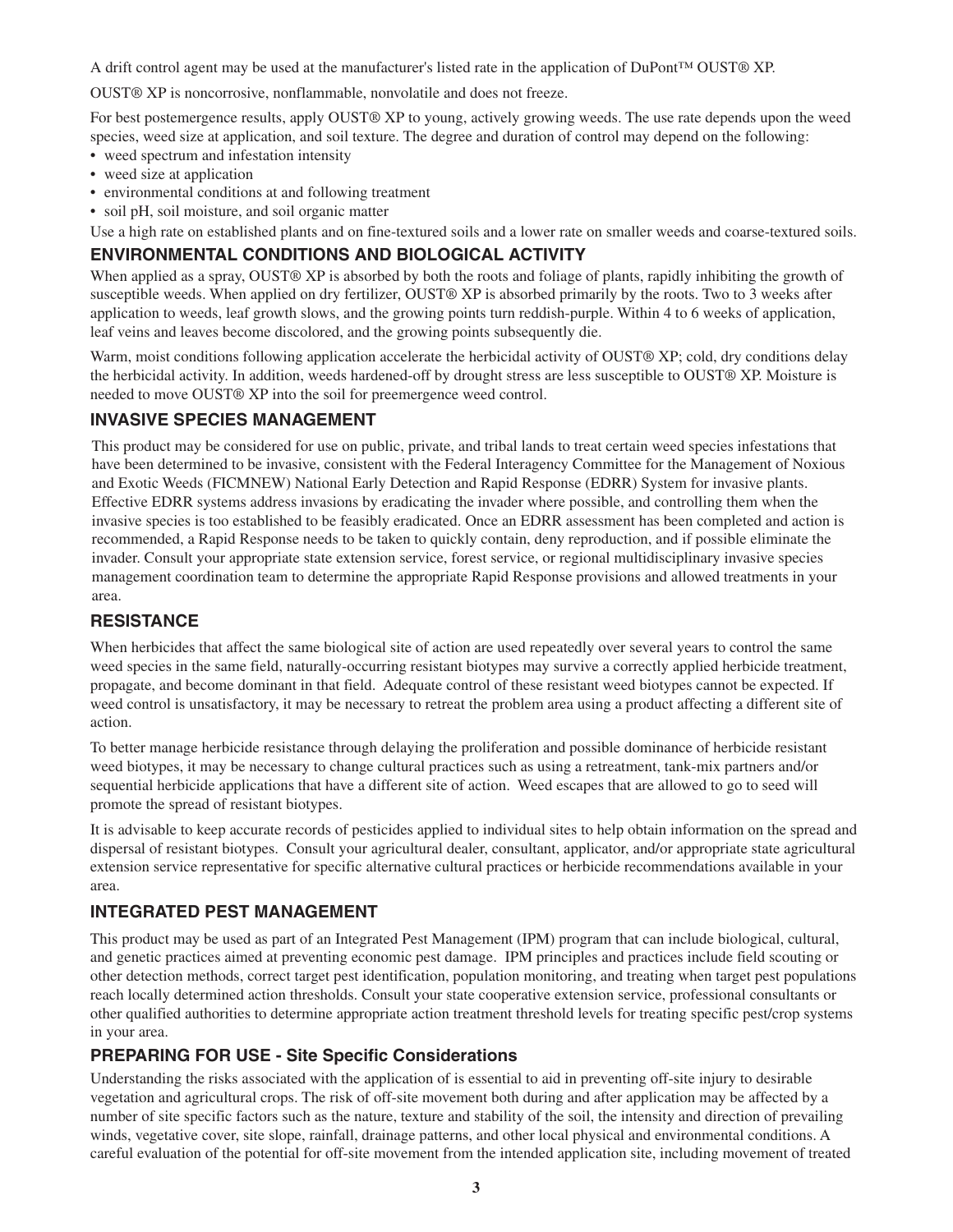soil by wind or water erosion, must be made prior to using DuPont™ OUST® XP. This evaluation is particularly critical where desirable vegetation or crops are grown on neighboring land for which the use of OUST® XP is not labeled. If prevailing local conditions may be expected to result in off-site movement and cause damage to neighboring desirable vegetation or agricultural crops, do not apply OUST® XP.

Before applying OUST® XP the user must read and understand all label directions, precautions and restrictions completely, including these requirements for a site specific evaluation. If you do not understand any of the instructions or precautions on the label, or are unable to make a site specific evaluation yourself, consult your local agricultural dealer, cooperative extension service, land managers, professional consultants, or other qualified authorities familiar with the area to be treated. If you still have questions regarding the need for site specific considerations, please call 1-888-6-DUPONT.

# **AGRICULTURAL USES**

## *AGRICULTURAL USE REQUIREMENTS*

Use this product only in accordance with its labeling and with the Worker Protection Standard, 40 CFR part 170. This Standard contains requirements for the protection of agricultural workers on farms, forests, nurseries, and greenhouses, and handlers of agricultural pesticides. It contains requirements for training, decontamination, notification, and emergency assistance. It also contains specific instructions and exceptions pertaining to the statements on this label about personal protective equipment (PPE) and restricted-entry interval. The requirements in this box only apply to uses of this product that are covered by the Worker Protection Standard.

Do not enter or allow worker entry into treated areas during the restricted entry interval (REI) of 4 hours.

PPE required for early entry to treated areas that is permitted under the Worker Protection Standard and that involves contact with anything that has been treated, such as plants, soil, or water, is:

Coveralls.

Chemical resistant gloves made of any waterproof material.

Shoes plus socks.

## **FORESTRY**

#### **Application Information**

OUST® XP is labeled to control many broadleaf weeds and grasses in forestry sites. Apply sprays by ground equipment or by helicopter or as otherwise directed by Supplemental or Special Local Need labeling. Apply impregnated fertilizer by ground equipment or by air (helicopter or fixed-wing aircraft).

OUST® XP may be tank mixed with other herbicides registered for use in forestry; when tank mixing use the most restrictive limitations from the labels of both products.

#### **Application Timing**

Apply OUST® XP sprays before herbaceous weeds emerge or shortly thereafter. Apply impregnated fertilizer before weeds emerge.

#### **Weeds Controlled**

OUST® XP effectively controls the following weeds when applied at the use rates indicated for the respective crop species:

| Chickweed             | Nutsedge (yellow)    |
|-----------------------|----------------------|
| Crabgrass             | Panicums (broadleaf, |
| Dogfennel             | fall, narrow)        |
| Fescue                | Pokeweed             |
| Fireweed (willowweed) | Ragweed              |
| Goldenrod             | Shepherd's purse     |
| Horseweed             | White snakeroot      |
| Kentucky bluegrass    | Yellow sweetclover   |

See also weeds controlled under **Application Information—Noncrop (Industrial) Sites**

#### **Application Rates**

Apply OUST® XP at the rates indicated by region. Use a low rate on coarse-textured soils (i.e., loamy sands, sandy loams) and a higher rate on fine-textured soils (i.e. sandy clay loams and silty clay loams).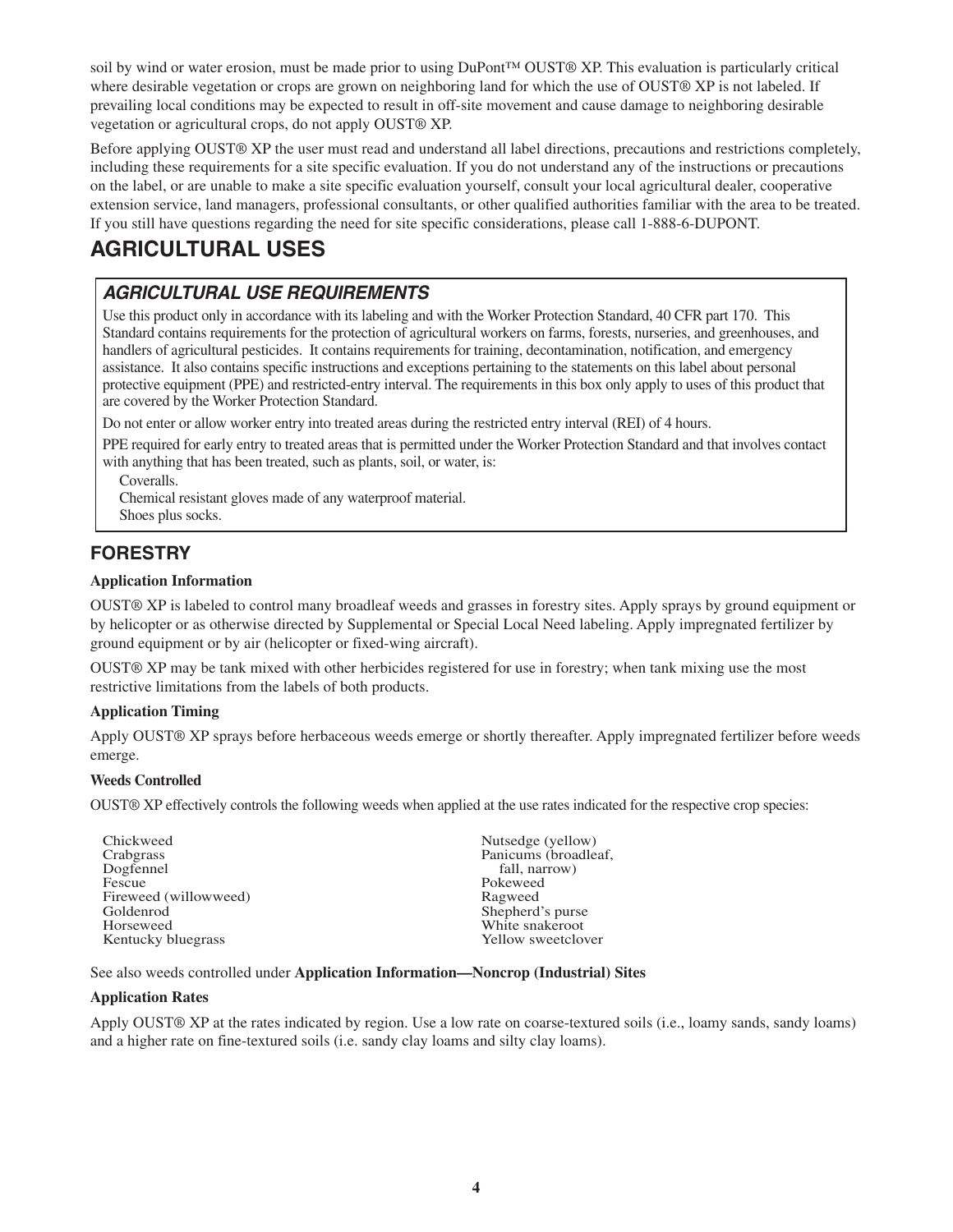## **CONIFERS**

## **Conifer Site Preparation Application Before Transplanting**

Make all applications before transplanting to control herbaceous weeds.

**Southeast**—Apply 2 to 4.25 ounces per acre for loblolly, longleaf, slash, and Virginia pine. Pines may be transplanted in treated areas in the planting season following application.

**Northeast and Lake States**—Apply 2 to 4 ounces per acre for black spruce. Transplant not less than 13 months after treatment.

Apply 1 to 2 ounces per acre for red pine. Transplant the following spring or summer but not less than 3 months after application. Areas receiving 1/2 to 1 ounce per acre may be transplanted a minimum of 30 days following application.

Apply 2-1/2 to 4 ounces DuPont™ OUST® XP plus glyphosate (as registered) for larch and tamarack. Transplant the following spring or summer but not less than 8 months after treatment.

**West**—Apply 2 to 4 ounces per acre for coastal redwood, Douglas fir, grand fir, hemlock, lodgepole pine, ponderosa pine, western larch, western white pine and white fir. Where western red cedar is a primary species apply 2 to 3 ounces per acre, as higher rates may cause unacceptable injury. Other species of conifers may be planted providing the user has experience indicating acceptable tolerance to OUST® XP. Without prior experience, it is recommended that small area plantings be tested for tolerance to OUST® XP before large scale plantings are made. The user accepts all responsibility for injury on any conifer species not listed above.

For ponderosa pine in California and other arid areas, apply in the fall and transplant the following spring.

#### **Conifer Release Application After Transplanting**

Apply OUST® XP after transplanting to control herbaceous weeds.

**Southeast**—Apply 2 to 4.25 ounces per acre for loblolly, longleaf, slash or Virginia pine. Apply 1 to 1 1/2 ounces per acre for eastern white pine. Apply 1 to 2 ounces per acre for shortleaf pine.

To control a broader spectrum of weeds in stands of loblolly, longleaf, or slash pine, apply 2 to 4 ounces of OUST® XP plus 2 to 3 pints of DuPont™ VELPAR® L herbicide or 2/3 to 1 pound of VELPAR® DF herbicide. Tank mix may injure or kill trees when applied during high humidity and temperature.

To enhance control of bermudagrass and Johnsongrass in stands of loblolly pine, apply 2 ounces of OUST® XP plus 4 to 6 fluid ounces of imazapyr (4 pounds active per gallon). For the best results, make the application during late winter through spring when weeds first emerge. Imazapyr may temporarily inhibit pine growth if it is applied when pine is actively growing.

For control of many annual weeds particularly on crop land conversion areas, apply 2 to 4 ounces of OUST® XP plus 4 to 8 pints of atrazine (4 pound active per gallon) per acre. Use the higher rates on medium to fine texture soils where organic matter exceeds 2%. Use only on tree species specifically listed on both the OUST® XP and atrazine (4 pound active per gallon) labels.

**Northeast and Lake States**—Apply 2 to 4.25 ounces per acre for jack or Virginia pine.

Apply 1 to 1-1/2 ounces per acre for eastern white pine.

Apply 1-1/2 to 3 ounces per acre for white spruce.

Apply 1/2 to 2 ounces per acre for red pine not less than 1 year following transplanting.

Make applications when trees are dormant. Applications at budbreak and later stages of active growth may severely injure or kill trees.

**West**—Apply 2 to 4 ounces per acre for coastal redwood, Douglas fir, grand fir, hemlock, lodgepole pine, ponderosa pine, western larch, western white pine and white fir. Where western red cedar is a primary species apply 2 to 3 ounces per acre, as higher rates may cause unacceptable injury. Other species of conifers may be treated providing the user has experience indicating acceptable tolerance to OUST® XP. Without prior experience, it is recommended that small areas be treated with OUST® XP to determine selectivity on specific conifer species before large scale treatments are made. The user accepts all responsibility for injury on any conifer species not listed above. Dormant trees are less susceptible to injury. Applications where the spray comes into direct contact with conifers after dormancy break in the spring or before the final resting bud has hardened in the fall may severely injure or kill the trees. For ponderosa pine in California and other arid areas, OUST® XP should be applied over dormant seedlings in the spring following fall planting or in the fall over dormant trees following spring planting.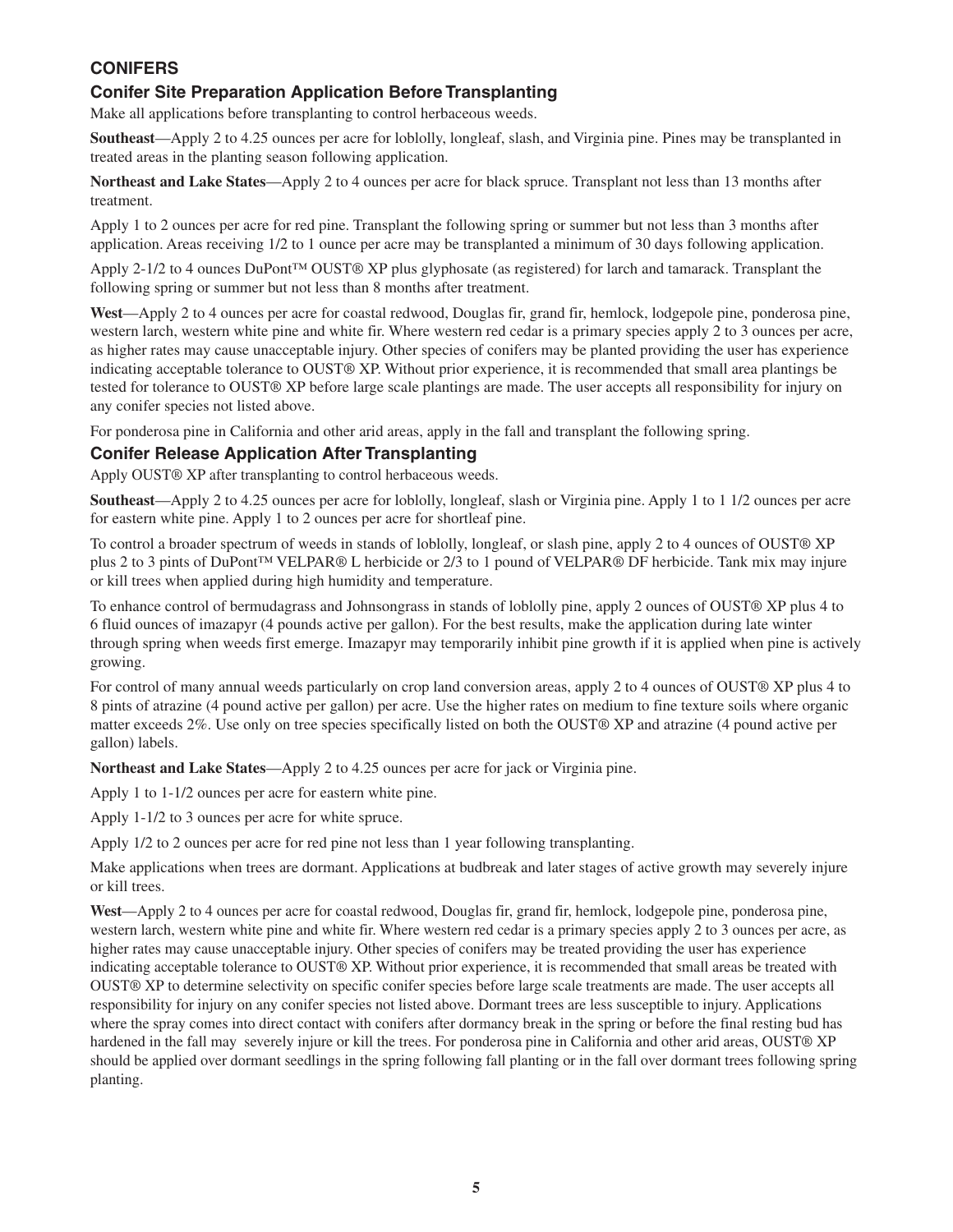## **FERTILIZER IMPREGNATION**

DuPont™ OUST® XP may be used to impregnate or coat dry bulk fertilizer to be applied on forested areas. Dry bulk fertilizer may be impregnated with OUST® XP for application in the establishment of loblolly and slash pine.

#### **IMPREGNATION**

To impregnate the fertilizer, use a system consisting of a conveyor or closed drum used to blend dry bulk fertilizer. Some fertilizers such as potassium nitrate, sodium nitrate and triple super phosphate are not compatible with OUST® XP. Diammonium phosphate, potassium chloride, 16-16-16 and 24-4-4 have been successfully used. Do not use OUST® XP on limestone.

If fertilizer materials are excessively dusty, use a suitable additive to reduce dust prior to impregnation. Dusty fertilizer may result in poor distribution and excessive risk of drift during application. The dry fertilizer must be properly impregnated and uniformly applied to avoid potential tree injury/mortality and poor weed control.

Consult the Application Rates section of this label for the appropriate rate of OUST® XP to be used per acre. Apply this amount of OUST® XP to the volume of fertilizer to be applied per acre. To impregnate dry bulk fertilizer, mix the amount of OUST® XP as prescribed above in a sufficient quantity of water to uniformly coat the desired amount of fertilizer. Suspensions of OUST® XP will require thorough agitation. Direct the spray nozzles to deliver a fine spray of the mixture toward the fertilizer for uniform coverage. The use of a colorant or dye may be beneficial to visually determine the uniformity of impregnation.

Impregnation of OUST® XP to dry bulk fertilizer may vary. If absorption of the impregnating spray by the fertilizer is not adequate, the use of an absorptive powder or additive, such as MicroCel E (Celite Corporation) or HiSill - 233 (PPG Industries Ohio, Inc.) may be required to produce a dry, free-flowing mixture.

Apply impregnated fertilizer as soon as possible after impregnation for optimum performance. Impregnated fertilizer may become lumpy and difficult to apply following storage. Uniform and precise application of the fertilizer impregnated with OUST® XP is essential for satisfactory weed control and to minimize tree injury.

Follow the instructions for spray tank cleanout on this label for cleaning the equipment used to impregnate, transport, and apply the fertilizer.

Low rates of OUST® XP can kill or severely injure most crops. Following an OUST® XP application, the use of spray equipment to apply other pesticides to crops on which OUST® XP is not registered may result in their damage. The most effective way to reduce this crop damage potential is to use dedicated mixing and application equipment.

#### **BROADCAST APPLICATION**

Applications may be made by ground or air (helicopter or fixed wing aircraft).

Accurate calibration of the application equipment is essential for uniform distribution on the soil surface. Overlaps or skips between adjoining swaths or non-uniform distribution of impregnated fertilizer within the swath will deliver poor results and may result in tree injury or mortality.

## **HARDWOODS**

#### **Hardwood Site Preparation Application Before Transplanting**

Apply 3 to 4.25 ounces per acre on sites where northern red oak, white oak, chestnut oak, American sycamore, ash (white or green), red maple, sweetgum, or yellow poplar are to be planted. Make all applications before transplanting.

**West**—For hybrid poplar west of the Cascade mountains, apply 1/2 to 1 1/4 ounces per acre. Use 1 to 1 1/4 ounces per acre for heavy weed infestations and where maximum residual control is desired. Use 1/2 to 3/4 ounce per acre for light weed infestations or where small diameter cuttings are to be planted. Allow a minimum of 3 days between application and planting. Limit the first use to a small area to determine the selectivity of OUST® XP on specific clones. OUST® XP must be activated by rainfall or overhead irrigation before weeds become well established. Use of OUST® XP may cause temporary chlorosis (yellowing) or a small reduction in tree height during the year of use.

#### **Hardwood Release Application After Transplanting**

Apply 1 to 4 ounces per acre in stands of American sycamore, ash (white or green), bald cypress, oaks (such as chestnut, northern red, southern red, overcup, pin, swamp chestnut, cherrybark, water, white, pin, etc.), red maple, sweetgum, or yellow poplar.

Apply OUST® XP before hardwood tree seedlings or transplants break dormancy (bud swell stage). Applications made over the top after the trees have broken dormancy may injure or kill the trees.

**West**—For hybrid poplar west of the Cascade mountains, apply 1/2 to 1 1/4 ounces per acre. Use 1 to 1 1/4 ounces per acre for heavy weed infestations and where maximum residual control is desired. Use 0.5 to 0.75 ounce per acre for light weed infestations or when small diameter cuttings have been planted. Apply only to trees which have been established for a minimum of 1 year. Apply when the trees are dormant and avoid contact of the spray with green buds or tissue as injury to the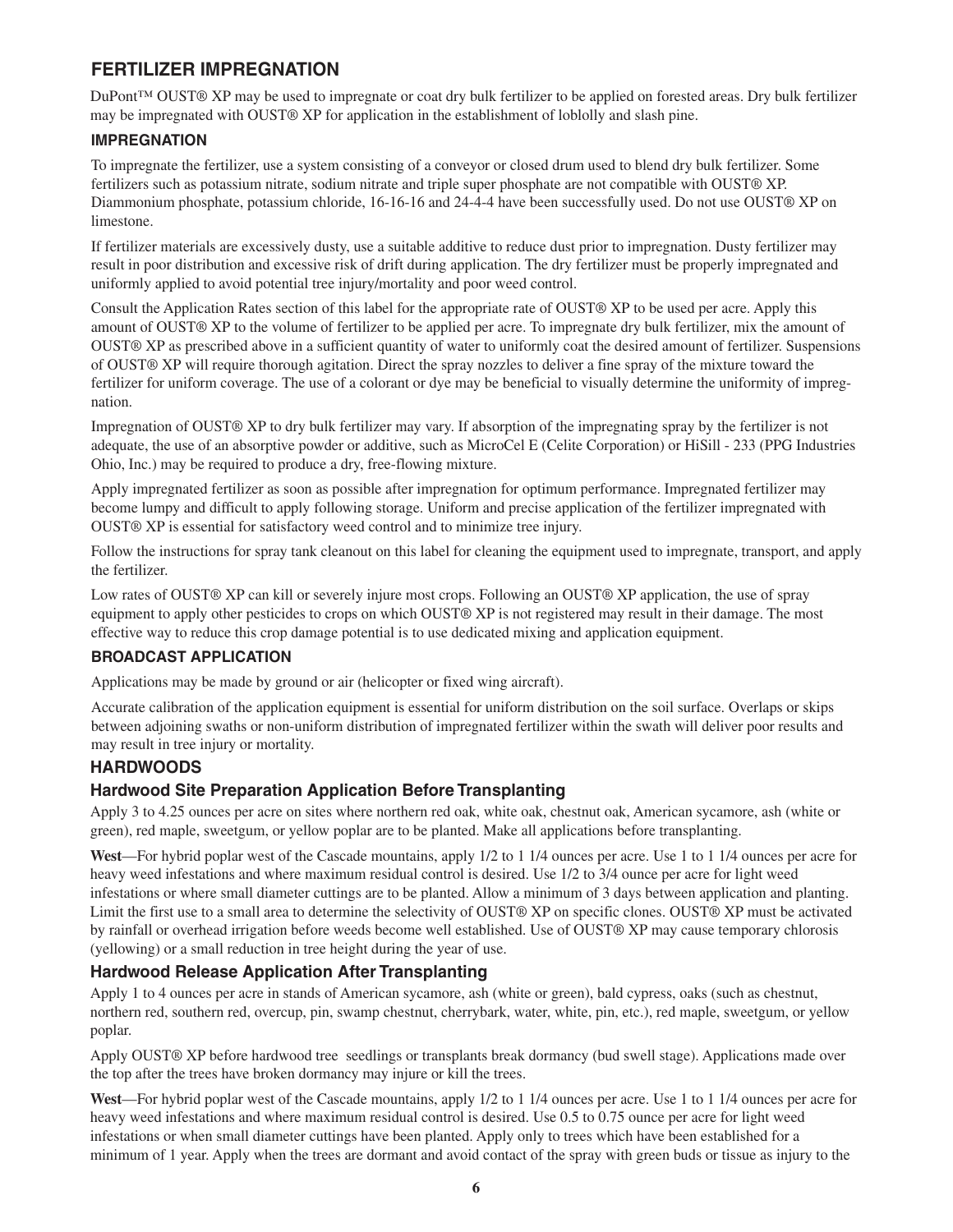trees may result. Avoid applications during the period when the hybrid poplar are actively growing; from bud-swell in the spring to leaf drop in the fall. Limit the first use to a small area to determine the selectivity of DuPont™ OUST® XP on specific clones. OUST® XP must be activated by rainfall or overhead irrigation before weeds become well established. Use of OUST® XP may cause temporary chlorosis (yellowing) or a small reduction in tree height during the year of use.

**Lake States**—For hybrid poplar in the Lake States, apply at the rate of 1 to 2 ounces per acre in the fall or early winter. When late winter or early spring applications are made use 1 ounce per acre. Apply when the trees are dormant and avoid contact of the spray with green buds or tissue as injury to the trees may result. Avoid applications during the period when the hybrid poplar are actively growing; from bud-swell in the spring to leaf drop in the fall. Apply only to trees which have been established for a minimum of 1 year. Limit the first use to a small area to determine the selectivity of OUST® XP on specific clones. Use of OUST® XP may cause temporary chlorosis (yellowing) or a small reduction in tree height during the year of use.

## **Natural Hardwood Regeneration**

OUST® XP is labeled for herbaceous weed control in commercial reforestation areas where hardwood seedling regeneration is desired following shelterwood seed cuts. Apply 2 to 4.25 ounces per acre using appropriate ground equipment. For control of striped maple and beech, tank mix with 1 to 2 quarts per acre of glyphosate. For best results, apply from late summer to midfall. Note that hardwood seedlings present at the time of application may be severely injured or killed.

## **USE PRECAUTIONS AND RESTRICTIONS FORESTRY**

- OUST® XP applications made with boomless nozzle spray equipment may cause severe injury to conifers and/or poor weed control performance due to the inherent variability (rate and coverage) in the uniformity of the application.
- Leave treated soil undisturbed to reduce the potential for OUST® XP movement by soil erosion due to wind or water.
- Applications of OUST® XP made to trees, conifers, or hardwoods that are suffering from loss of vigor caused by insects, diseases, drought, winter damage, animal damage, excessive soil moisture, planting shock, previous agricultural practices, or other stresses, may injure or kill the trees.
- Applications of OUST® XP made for release (trees present) must only be made after adequate rainfall has closed the planting slit and settled the soil around the roots following transplanting.
- Do not apply OUST® XP to conifers or hardwoods grown for Christmas trees or ornamentals.
- If a surfactant is used with OUST® XP, allowing the spray to contact tree foliage may injure or kill trees. The user assumes all responsibility for tree injury if a surfactant is used with OUST® XP treatments applied after planting.
- OUST® XP applications may result in damage and mortality to other species of trees when they are present on sites with those listed in the preceding recommendations for forestry uses.
- Use on hardwood trees growing in soils having a pH of 7 or greater may injure or kill the trees.
- Careful consideration must be given by an experienced and knowledgeable forester to match the requirements of the hardwood tree species to the conditions of the site. Treatment of species mismatched to the site may injure or kill the trees.

# **NON-AGRICULTURAL USES**

## **NON-AGRICULTURAL USE REQUIREMENTS**

The requirements in this box apply to uses of this product that are NOT within the scope of the Worker Protection Standard for agricultural pesticides (40 CFR Part170). The WPS applies when this product is used to produce agricultural plants on farms, forests, nurseries, or greenhouses.

Use on noncrop sites and turf (unimproved) are not within the scope of the Worker Protection Standard.

Do not enter or allow worker entry into treated areas until sprays have dried.

## **NON-AGRICULTURAL SITES**

#### **Application Information**

OUST® XP is labeled for general weed control on private, public and military lands as follows: Uncultivated nonagricultural areas (including airports, highway, railroad and utility rights-of-way (ROW), sewage disposal areas); uncultivated agricultural areas--noncrop producing (including farmyards, fuel storage areas, fence rows, barrier strips); industrial sites- outdoor (including lumberyards, pipeline and tank farms).

OUST® XP is not labeled for use on recreation areas, sod farms or for direct application to paved areas (surfaces).

In the states of Louisiana and Texas, OUST® XP may be used for weed control on dry, drainage ditch banks. Do not apply in or on irrigation ditches or canals including their outer banks.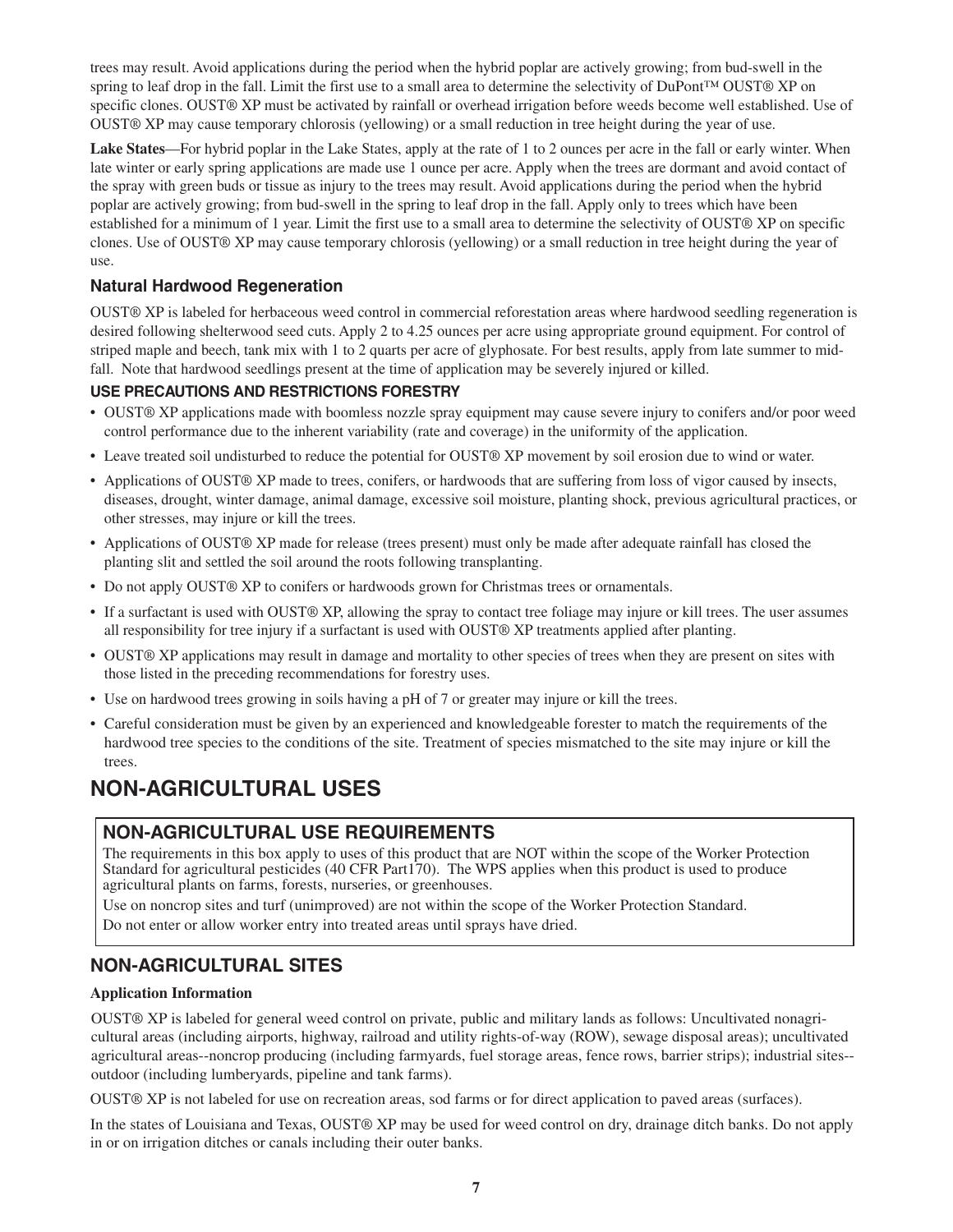Apply by ground or helicopter or as otherwise directed by Supplemental or Special Local Need Labeling.

Combination with other herbicides broadens the spectrum of weeds controlled. In addition, total vegetation control can be achieved with higher rates of DuPont™ OUST® XP plus residual-type companion herbicides. To improve the control of weeds, add surfactant at 0.25% by volume.

## **AREAS OF 20" OR LESS ANNUAL RAINFALL (ARID AREAS)**

#### **Application Timing**

Apply OUST® XP as a preemergence or early postemergence spray before or during the rainy season when weeds are actively germinating or growing.

#### **Weeds Controlled**

OUST® XP effectively controls the following broadleaf weeds and grasses when applied at the rates shown.

#### **Application Rates**

Apply OUST® XP at the rates indicated by weed type. When applied at lower rates, OUST® XP provides short-term control of weeds listed; when applied at higher rates, weed control is extended.

| <b>Broadleaf Weeds</b>                                                                                                                                    | 1-1/3 to 2 ounces per acre                                                                                                                    |  |
|-----------------------------------------------------------------------------------------------------------------------------------------------------------|-----------------------------------------------------------------------------------------------------------------------------------------------|--|
| Annual sowthistle<br><b>Black mustard</b><br>Buckhorn plantain<br><b>Burclover</b><br>Carolina geranium<br>Chickweed<br>Common mallow<br>Common speedwell | Common yarrow<br>Curly dock<br>Prickly coontail<br>Seaside heliotrope<br>Spreading orach<br>Sunflower<br>Western ragweed<br>Whitestem filaree |  |
| Grasses (up to 6 to 12" tall)                                                                                                                             | $3/4$ to 1 1/2 ounces per acre                                                                                                                |  |
| Cheat<br>Downy brome                                                                                                                                      | Medusahead                                                                                                                                    |  |
| Grasses (up to 6 to 12" tall)                                                                                                                             | 1-1/3 to 2 ounces per acre                                                                                                                    |  |
| Annual bluegrass<br><b>Barnyardgrass</b><br>Foxtail barley<br>Foxtail fescue<br>Italian ryegrass<br>Jointed goatgrass                                     | Red brome<br>Reed Canarygrass<br>Ripgut brome<br>Seashore saltgrass<br>Signalgrass<br>Yellow foxtail                                          |  |
| <b>Grasses</b>                                                                                                                                            | 2 to 3 ounces per acre                                                                                                                        |  |

Smooth brome

The weeds listed in **Areas Of 20" Or More Annual Rainfall** can also be controlled in arid areas; however, OUST® XP must be applied at 3 to 6 ounces per acre to control those weeds. These higher rates also provide control of severe infestations and longer term control of weeds listed for arid areas.

#### **AREAS OF 20" OR MORE ANNUAL RAINFALL**

#### **Application Timing**

Apply OUST® XP as a preemergence or early postemergence spray before or during the rainy season when weeds are actively germinating or growing.

#### **Weeds Controlled**

OUST® XP effectively controls the following broadleaf weeds and grasses when applied at the rates shown.

#### **Application Rates**

Apply OUST® XP at the rates indicated by weed type. When applied at lower rates, OUST® XP provides short term control of weeds listed; when applied at higher rates, weed control is extended.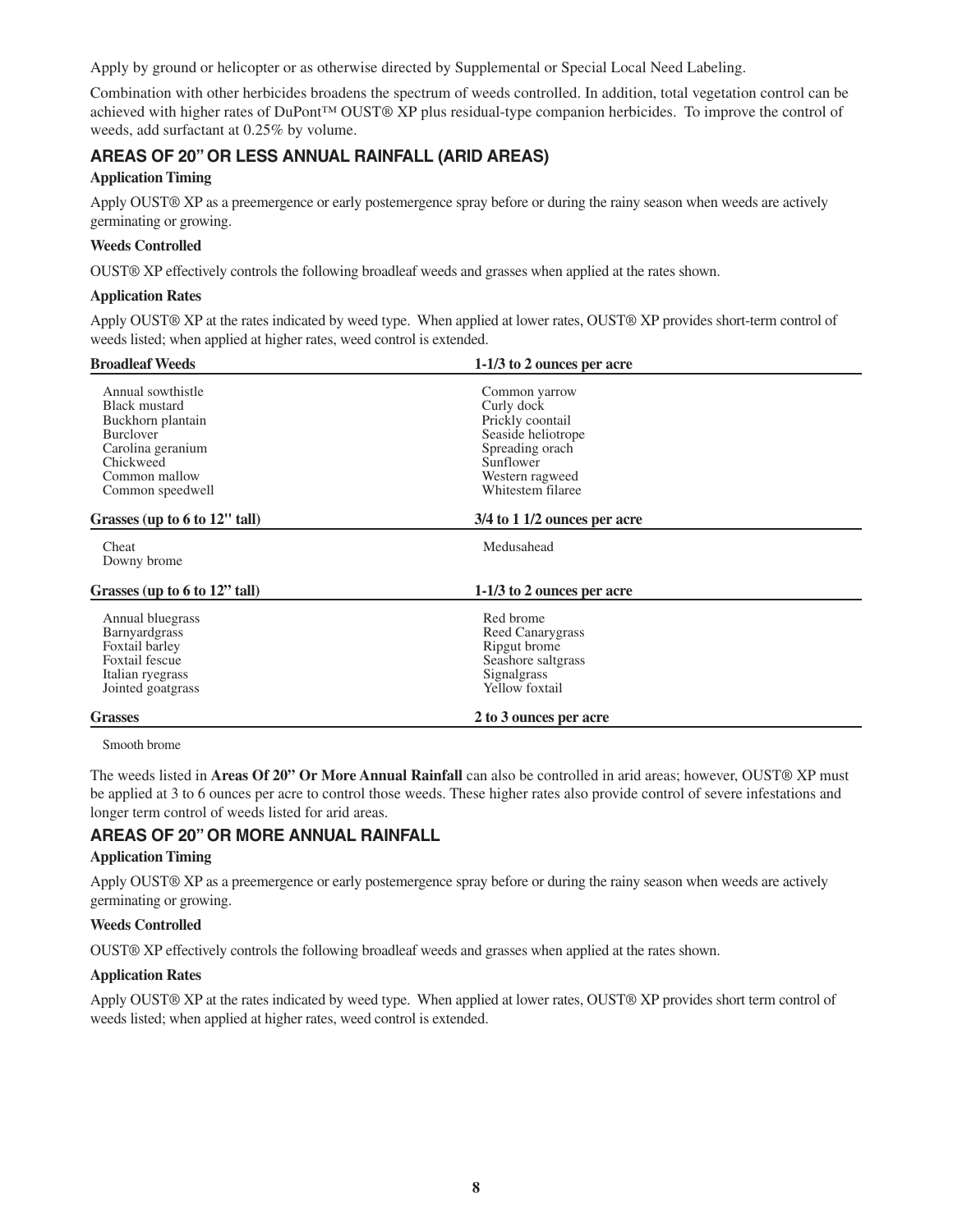| <b>Broadleaf Weeds</b>                                                                                                                                                                                                                               | 3 to 5 ounces per acre                                                                                                                                                                       |
|------------------------------------------------------------------------------------------------------------------------------------------------------------------------------------------------------------------------------------------------------|----------------------------------------------------------------------------------------------------------------------------------------------------------------------------------------------|
| Annual sowthistle<br>Bouncingbet<br>Burclover<br>Carolina geranium<br>Common chickweed<br>Common dandelion<br>Common speedwell<br>Common yarrow<br>Crimson clover<br>Dogfennel<br>Hoary cress (whitetop)<br>Little mallow<br>Mustard<br>Ox-eye daisy | Pepperweed<br>Pigweed<br>Purple starthistle<br>Ragweed<br>Sunflower<br>Sweet clover<br>Tansymustard<br>Tansy ragwort<br>Tumble mustard<br>Vetch<br>Wild carrot<br>Wild oats<br>Yellow rocket |
| <b>Broadleaf Weeds</b>                                                                                                                                                                                                                               | 6 ounces per acre                                                                                                                                                                            |
| Bedstraw<br>Canada thistle<br>Curly dock<br>Redstem filaree<br>Goldenrod                                                                                                                                                                             | Horsetail (Equisetum)<br>Kudzu<br>Musk thistle<br>Turkey mullein<br>Wild blackberry                                                                                                          |
| <b>Grasses</b>                                                                                                                                                                                                                                       | 3 to 5 ounces per acre                                                                                                                                                                       |
| Alta fescue<br>Annual bluegrass<br>Annual ryegrass<br><b>Bahiagrass</b><br>Barnyardgrass<br>Downy brome<br>Fescue<br>Foxtails (except green)<br>Foxtail barley<br>Indiangrass<br>Italian ryegrass                                                    | Kentucky bluegrass<br>Little barley<br>Red brome<br>Red fescue<br>Reed canarygrass<br>Ripgut brome<br>Ryegrass<br>Smooth brome<br>Sprangletop (annual)<br>Wheat (volunteer)                  |
| <b>Grasses</b>                                                                                                                                                                                                                                       | <b>6 ounces per acre</b>                                                                                                                                                                     |

Johnsongrass

For short-term (up to 3 months) control of johnsongrass, apply early postemergence.

**Note**: Use the higher level of listed dosage ranges under the following conditions:

- heavy weed growth
- soils containing more than 2-1/2% organic matter
- high soil moisture areas, such as along road edges or railroad shoulders

For planting areas treated with DuPont™ OUST® XP refer to the GRASS REPLANT INTERVALS section of this label.

## **SPECIFIC WEED PROBLEMS NON-CROP SITES**

#### **Kochia, Russian Thistle, and Prickly Lettuce**

Since biotypes of kochia, Russian thistle, and prickly lettuce are known to be resistant to OUST® XP, tank mixture combinations with herbicides having different modes of action, such as diuron, DuPont™ HYVAR® X or DuPont™ KROVAR® I DF, must be used. In areas where resistance is known to exist, these weeds should be treated postemergence with other herbicides registered for their control, such as 2,4-D or dicamba. Do not allow kochia, Russian thistle, or prickly lettuce to form mature seed.

#### **TANK MIX COMBINATIONS**

To improve preemergence to early postemergence control of weeds and grasses, add 2 to 6 ounces of OUST® XP per acre to the listed rates of the following herbicides: HYVAR® X herbicide, KROVAR® I DF herbicide, DuPont™ VELPAR® L herbicide, VELPAR® DF herbicide, DuPont™ ESCORT® XP herbicide (do not use in California), DuPont™ TELAR® XP herbicide, diuron, glyphosate, dicamba, or 2,4-D.

Apply OUST® XP plus a companion herbicide at the rates and timing as shown on package labels for target weeds. For application method and other use specifications, use the most restrictive directions for the intended combination.

Do not tank mix OUST® XP with HYVAR® X-L herbicide.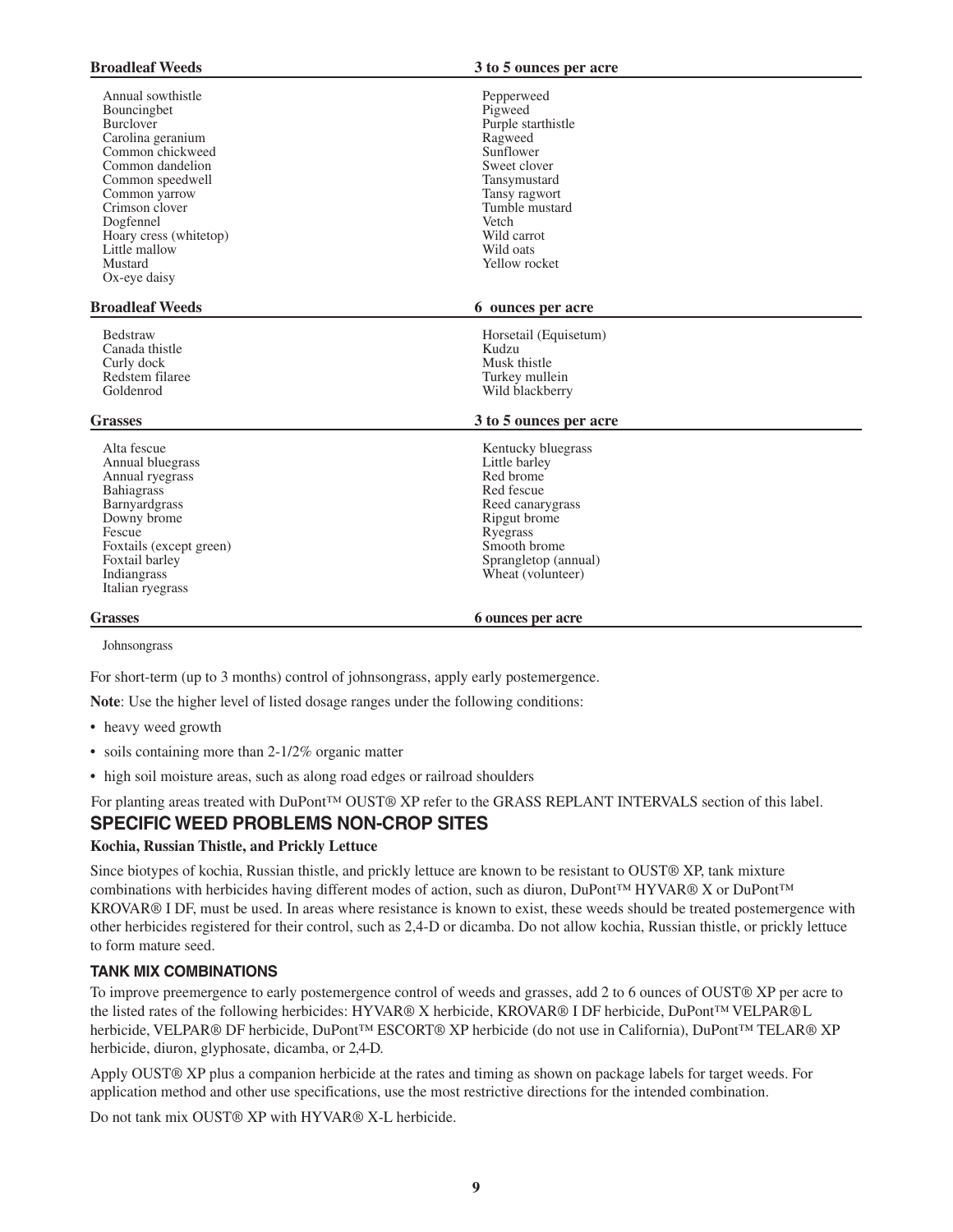## **UNDER ASPHALT AND CONCRETE PAVEMENT**

#### **Application Information**

DuPont™ OUST® XP can be used to control weeds under asphalt and concrete pavement, such as that used in parking lots, highway shoulders, median strips, roadways, and other industrial sites.

OUST® XP will not control tubers, rhizomes, woody vegetation such as small trees, brush or woody vines.

OUST® XP must only be used in an area that has been prepared according to good construction practices. Use sufficient water to ensure uniform coverage, generally 100 gallons per acre. Agitate the tank continuously to keep OUST® XP in suspension.

#### **Application Timing**

OUST® XP must be applied immediately before paving to avoid lateral movement of the herbicide as a result of soil movement due to rainfall or mechanical means.

#### **Application Rate**

Apply OUST® XP at 4 to 6 ounces per acre. Use a higher rate on hard-to-control weeds and for long-term control.

#### **Tank Mix Combinations Under Asphalt and Concrete Pavement**

For broader spectrum control or for an extended period of control under asphalt or concrete pavement, OUST® XP may be applied as a tank mix with DuPont™ HYVAR® X at 6 to 15 pounds per acre or DuPont™ KROVAR® I DF at 7 to 15 pounds per acre.

#### **USE PRECAUTIONS AND RESTRICTIONS UNDER ASPHALT**

- Do not use OUST® XP under pavement in residential properties such as driveways, or in recreational areas, including jogging or bike paths, tennis courts, or golf cart paths.
- Desirable plants may be injured if their roots extend into treated areas or if planted in treated areas.

## **INDUSTRIAL TURFGRASS**

#### **Application Information**

OUST® XP may be used to control weeds on industrial turfgrass, on roadsides, or on other noncrop sites where the turfgrass is well established as a ground cover. Applications may temporarily suppress grass growth and inhibit seedhead formation (chemical mowing).

#### **Bermudagrass Release**

#### **Application Timing**

Apply OUST® XP after bermudagrass has broken dormancy and is well established, usually 30 days after initial spring flush. If additional applications are necessary, apply OUST® XP again during late spring to early summer. On established weeds, apply OUST® XP 1 to 2 weeks after mowing for the best results.

OUST® XP may also be applied in late fall or early winter. Use the lower rates on small seedling weeds and a higher rate on larger weeds. Also, refer to the listing of Weeds Controlled under Noncrop Weed Control.

#### **Weeds Controlled**

OUST® XP may be used to control the following weeds when applied at the use rates shown.

| <b>Late Spring to Early Summer</b>              | 1 to 2 ounces/acre                         |  |
|-------------------------------------------------|--------------------------------------------|--|
| Carolina Geranium<br>Fescue<br>Foxtail          | Goldenrod<br>Spotted Spurge<br>Wild carrot |  |
| <b>Spring to Fall</b>                           | 2 to 3 ounces/acre                         |  |
| Johnsongrass                                    |                                            |  |
| <b>Late Fall to Early Winter</b>                | 1 to 4 ounces/acre                         |  |
| Carolina geranium<br>Common chickweed<br>Fescue | Little barley<br>Wild blackberry           |  |

#### **Tank Mix Combinations—Bermudagrass (South Only)**

Apply 1 to 2 ounces OUST® XP per acre as a tank mix with 3 to 4 pounds active ingredient of MSMA per acre on wellestablished bermudagrass during the summer. Refer to the MSMA package label for a list of additional weeds that may be controlled. Two or more sequential applications of MSMA alone may be necessary to maintain weed control.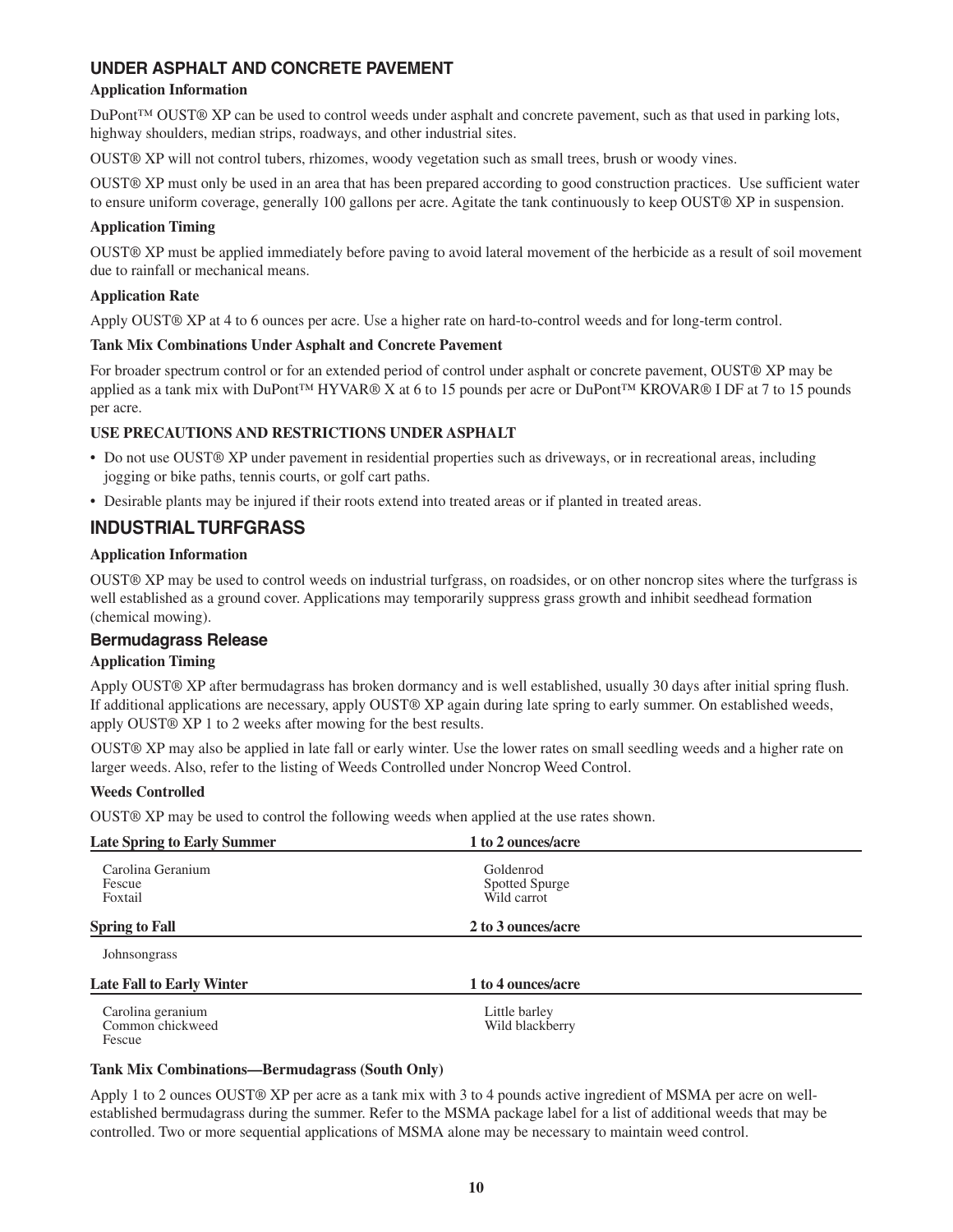## **Centipedegrass Release**

#### **Application timing**

Apply 1 to 2 ounces per acre of DuPont™ OUST® XP in the fall or early winter, or in the early summer following greenup of the centipede. Refer to the listing of Weeds Controlled under Bermudagrass Release.

#### **Bahiagrass Release and Seedhead Suppression**

#### **Application Timing**

Apply 1/2 to 1 ounce OUST® XP per acre to turfgrass after green-up and before seedheads emerge (boot stage). Ensure that desirable grasses are well-established at application, as premature treatment may result in top kill and stand reduction of desirable turfgrass. Make only one application per year.

## **Smooth Brome and Crested Wheatgrass Release and Suppression**

#### **Application Timing**

Apply 1 ounce OUST® XP per acre to turfgrass after green-up and before seedheads emerge (boot stage). Ensure that desirable grasses are well-established at application, as premature treatment may result in top kill and stand reduction of desirable turfgrass. Make only one application per year.

#### **Weeds Controlled**

OUST® XP may be used to control the following weeds when applied at the use rates shown.

| <b>Late Spring to Early Summer</b> | ounce/acre |
|------------------------------------|------------|
| Downy Brome<br>Foxtail             | Goldenrod  |

## **USE PRECAUTIONS AND RESTRICTIONS INDUSTRIAL TURFGRASS**

- Excessive injury to turf may result if a surfactant is used with OUST® XP applications made to actively growing turf. The user assumes all responsibility for turf injury if a surfactant is used with OUST® XP treatments applied to actively growing turf.
- OUST® XP may temporarily discolor or cause top kill of turf grasses. Applications made while turf is dormant may delay green-up in the spring.
- Annual retreatments may reduce vigor, particularly at the higher labeled use rates, where bahiagrass, crested wheatgrass and smooth brome are grown.
- OUST® XP application on turf that is under stress from drought, insects, disease, cold temperatures or late spring frost, may result in injury.

#### **GRASS REPLANT INTERVALS**

Following a treatment with OUST® XP at use rates up to 2 ounces per acre the following grasses may be replanted at least 3 months after a spring application:

Green needlegrass, meadow brome, Russian wild rye and switchgrass.

The following grasses may be replanted at least 6 months after a spring application: Alta fescue, meadow foxtail, orchard grass, smooth brome, sheep fescue and western wheatgrass.

The intervals are for soils with a pH of less 7.5. Soils having a pH greater than 7.5 will require longer intervals. The intervals are for applications made in the spring. Because OUST® XP degradation is slowed by cold or frozen soils, applications made in the fall should consider the intervals as beginning in the spring following treatment.

Testing has indicated that there is considerable variation in response among species and types of grasses when seeded into areas treated with OUST® XP. If species other those listed above are to be planted into areas treated with OUST® XP a field bioassay must be performed, or previous experience may be used to determine the feasibility of replanting treated areas.

To conduct a field bioassay, grow to maturity test strips of the grass(es) you plan to grow the following year. The test strips must cross the entire field including knolls and low areas. Crop response to the bioassay will indicate whether or not to plant the grass(es) grown in the test strips.

## **ADDITIONAL INSTRUCTIONS, PRECAUTIONS AND RESTRICTIONS FOR AGRICULTURAL AND NON-AGRICULTURAL USES**

- Injury to or loss may occur if equipment is drained or flushed on or near desirable trees or other plants, or on areas where their roots may extend, or in locations where the chemical may be washed or moved into contact with their roots.
- Leave treated soil undisturbed to reduce the potential for OUST® XP movement by soil erosion due to wind or water.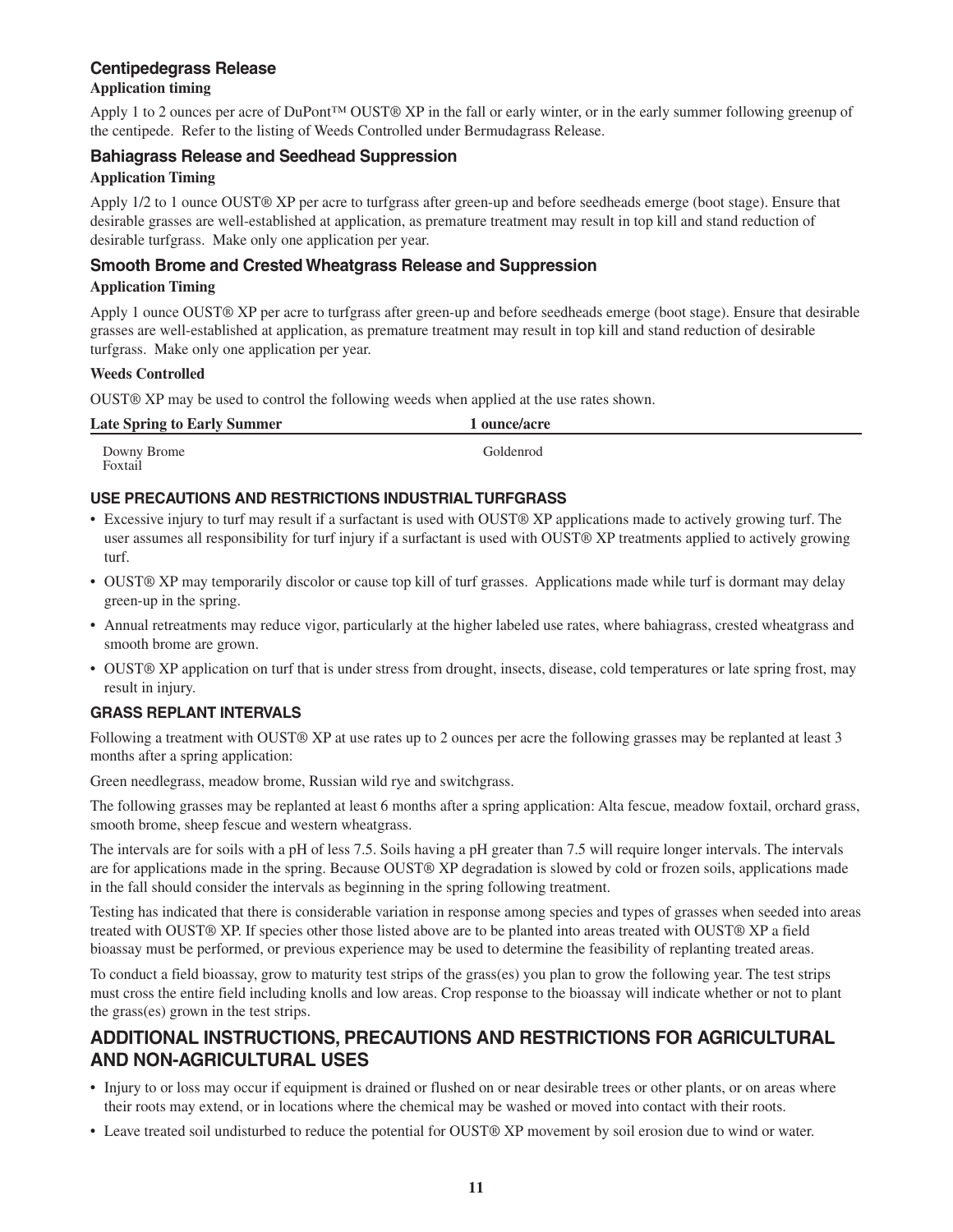- Treatment of powdery, dry soil or light, sandy soil when there is little likelihood of rainfall soon after treatment may result in off target movement and possible damage to susceptible crops when soil particles are moved by wind or water. Injury to crops may result if treated soil is washed, blown, or moved onto land used to produce crops. Exposure to DuPont™ OUST® XP may injure or kill most crops. Injury may be more severe when the crops are irrigated. Do not apply OUST® XP when these conditions are identified and powdery, dry soil or light or sandy soil are known to be prevalent in the area to be treated.
- Applications may not be made to soil that is subject to wind erosion when less than a 60% chance of rainfall is predicted to occur in the treatment area within 48 hours. Soils that are subject to wind erosion usually have a high silt and/or fine to very fine sand fractions. Soils with low organic matter also tend to be prone to wind erosion.
- Applications made where runoff water flows onto agricultural land may injure crops. Applications made during periods of intense rainfall, to soils saturated with water, surfaces paved with materials such as asphalt or concrete, or soils through which rainfall will not readily penetrate may result in runoff and movement of OUST® XP.
- Do not treat frozen or snow covered soil.
- Do not use on lawns, walks, driveways, tennis courts, or similar areas.
- Keep from contact with fertilizers, insecticides, fungicides, and seeds.
- Do not apply in or on irrigation ditches or canals including their outer banks.
- Do not apply through any type of irrigation system.
- Low rates of OUST® XP can kill or severely injure most crops. Following an OUST® XP application, the use of spray equipment to apply other pesticides to crops on which OUST® XP is not registered may result in their damage. The most effective way to reduce this crop damage potential is to use dedicated mixing and application equipment.
- Do not use this product in the following counties of Colorado: Saguache, Rio Grande, Alamosa, Costilla and Conejos.
- If noncrop or forested sites treated with OUST® XP are to be converted to a food, feed, or fiber agricultural crop, or to a horticultural crop, do not plant the treated sites for at least one year after the OUST® XP application. A field bioassay must then be completed before planting to crops.

#### **FIELD BIOASSAY**

To conduct a field bioassay, grow to maturity test strips of the crop(s) you plan to grow the following year. The test strips should cross the entire field including knolls and low areas. Crop response to the bioassay will indicate whether or not to plant the crops(s) grown in the test strips. In the case of suspected offsite movement of OUST® XP to cropland, soil samples should be quantitatively analyzed for OUST® XP or any other herbicide which could be having an adverse effect on the crop, in addition to conducting the above-described bioassay.

## **SPRAY EQUIPMENT**

Low rates of OUST® XP can kill or severely injure most crops. Following an OUST® XP application, the use of spray equipment to apply other pesticides to crops on which OUST® XP is not registered may result in their damage. The most effective way to reduce this crop damage potential is to use dedicated mixing and application equipment.

#### **APPLICATION**

#### **Ground**

Use a sufficient volume of water to ensure thorough coverage when applying OUST® XP as a broadcast or directed spray. Select a spray volume and delivery system that will ensure thorough coverage and a uniform spray pattern. Be sure the sprayer is calibrated before use. Avoid overlapping and shut off spray booms while starting, turning, slowing, or stoping to avoid injury to desired species.

#### **Air**

Select a spray volume and delivery system that will ensure thorough coverage and a uniform spray pattern. Be sure the sprayer is calibrated. Avoid overlapping and shut off spray booms while starting, turning or slowing to avoid injury to desired species.

## **MIXING INSTRUCTIONS**

- 1. Fill spray tank 1/2 full of water.
- 2. With the agitator running, add the proper amount of OUST® XP.
- 3. If using a companion product, add the directed amount.
- 4. For postemergent applications, add the proper amount of spray adjuvants.
- 5. Add the remaining water.
- 6. Agitate the spray tank thoroughly.

OUST® XP spray preparations are stable if they are pH neutral or alkaline and stored at or below  $100^\circ$  F.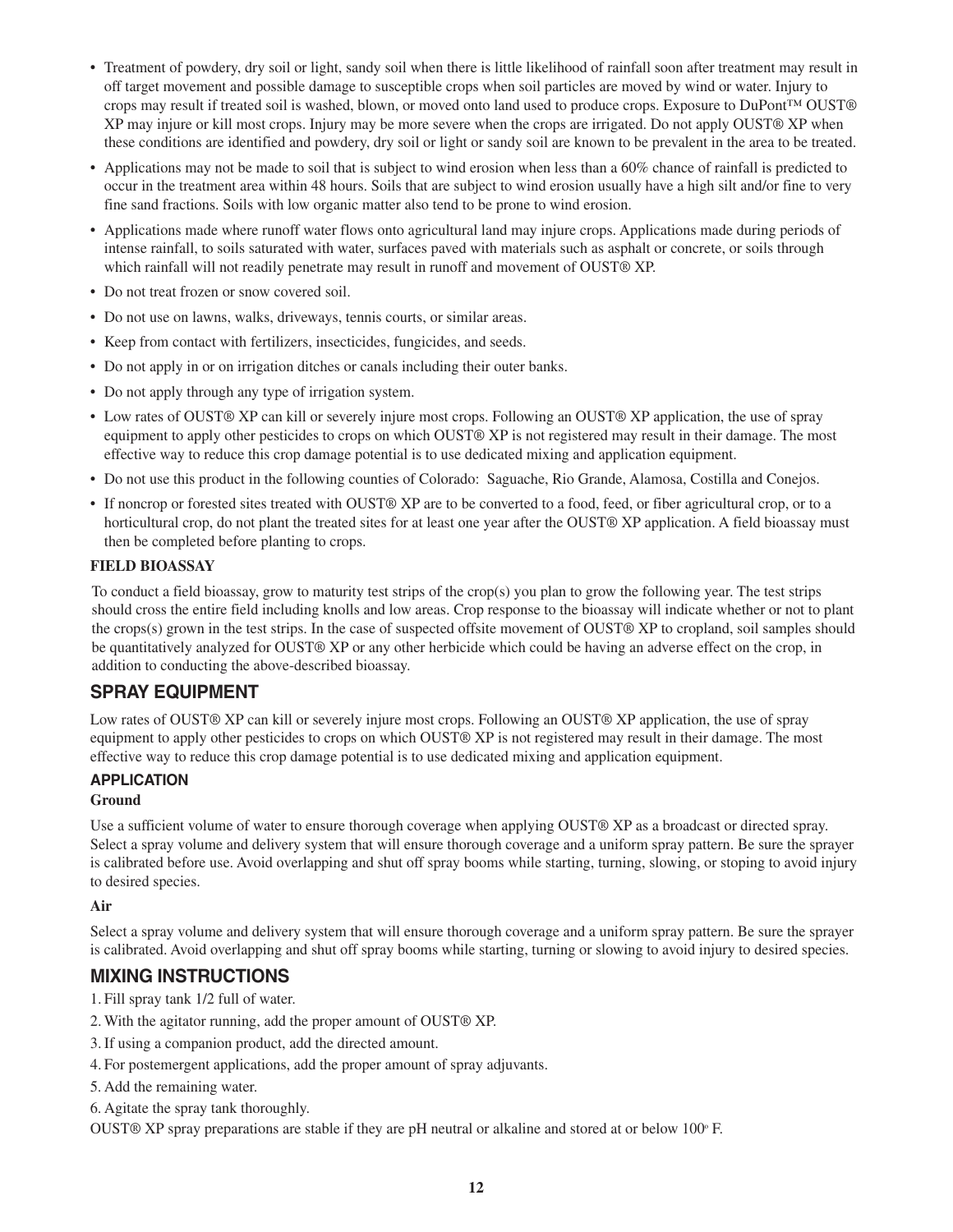## **SPRAYER CLEANUP**

Thoroughly clean all mixing and spray equipment following applications of DuPont™ OUST® XP as follows:

- 1. Drain tank; thoroughly rinse spray tanks, boom, and hoses with clean water.
- 2. Fill the tank with clean water and 1 gallon of household ammonia (contains 3% active) for every 100 gallons of water. Flush the hoses, boom, and nozzles with the cleaning solution. Then add more water to completely fill the tank. Circulate the cleaning solution through the tank and hoses for at least 15 min. Flush the hoses, boom, and nozzles again with the cleaning solution, and then drain the tank.

Equivalent amounts of an alternate-strength ammonia solution or a commercial cleaner can be used in the cleanout procedure. If a commercial cleaner is used, carefully read and follow the individual cleaner instructions.

- 3. Remove the nozzles and screens and clean separately in a bucket containing cleaning agent and water.
- 4. Repeat step 2.
- 5. Rinse the tank, boom, and hoses with clean water.
- 6. Dispose of the rinsate on a labeled site or at an approved waste disposal facility. If a commercial cleaner is used follow the directions for rinsate disposal on the label.

#### **Notes**:

- 1. **Caution:** Do not use chlorine bleach with ammonia as dangerous gases will form. Do not clean equipment in an enclosed area.
- 2. Steam-cleaning aerial spray tanks is recommended before performing the above cleanout procedure to facilitate the removal of any caked deposits.
- 3. When OUST® XP is tank mixed with other pesticides, all required cleanout procedures should be examined and the most rigorous procedure should be followed.

## **SPRAY DRIFT MANAGEMENT**

The interaction of many equipment and weather-related factors determines the potential for spray drift. The applicator is responsible for considering all these factors when making application decisions. Avoiding spray drift is the responsibility of the applicator.

#### **IMPORTANCE OF DROPLET SIZE**

The most effective drift management strategy is to apply the largest droplets which are consistent with pest control objectives. The presence of sensitive species nearby, the environmental conditions, and pest pressure may affect how an applicator balances drift control and coverage. Applying larger droplets reduces drift potential, but will not prevent drift if applications are made improperly or under unfavorable environmental conditions.

A droplet size classification system describes the range of droplet sizes produced by spray nozzles. The American Society of Agricultural and Biological Engineers (ASABE) provide a Standard that describes droplet size spectrum categories defined by a number of reference nozzles (fine, coarse, etc.). Droplet spectra resulting from the use of a specific nozzle may also be described in terms of volume mean diameter (VMD). Coarser droplet size spectra have larger VMD's and lower drift potential.

#### **CONTROLLING DROPLET SIZE - GROUND TECHNIQUES**

- **Nozzle Type** Select a nozzle type that is designed for the intended application. With most nozzle types, narrower spray angles produce larger droplets. The use of low-drift nozzles will reduce drift potential.
- **Pressure** The lowest spray pressures recommended for the nozzle produce the largest droplets. Higher pressure reduces droplet size and does not improve canopy penetration. When higher flow rates are needed, using a higher-capacity nozzle instead of increasing pressure results in the coarsest droplet spectrum.
- **Flow Rate/Orifice Size** Using the highest flow rate nozzles (largest orifice) that are consistent with pest control objectives reduces the potential for spray drift. Nozzles with higher rated flows produce coarser droplet spectra.

#### **CONTROLLING DROPLET SIZE - AIRCRAFT**

- **Nozzle Type** Solid stream, or other low drift nozzles produce the coarsest droplet spectra.
- **Number of Nozzles** Using the minimum number of nozzles with the highest flow rate that provide uniform coverage will produce a coarser droplet spectrum
- **Nozzle Orientation** Orienting nozzles in a manner that minimizes the effects of air shear will produce the coarsest droplet spectra. For some nozzles such as solid stream, pointing the nozzles straight back parallel to the airstream will produce a coarser droplet spectrum than other orientations.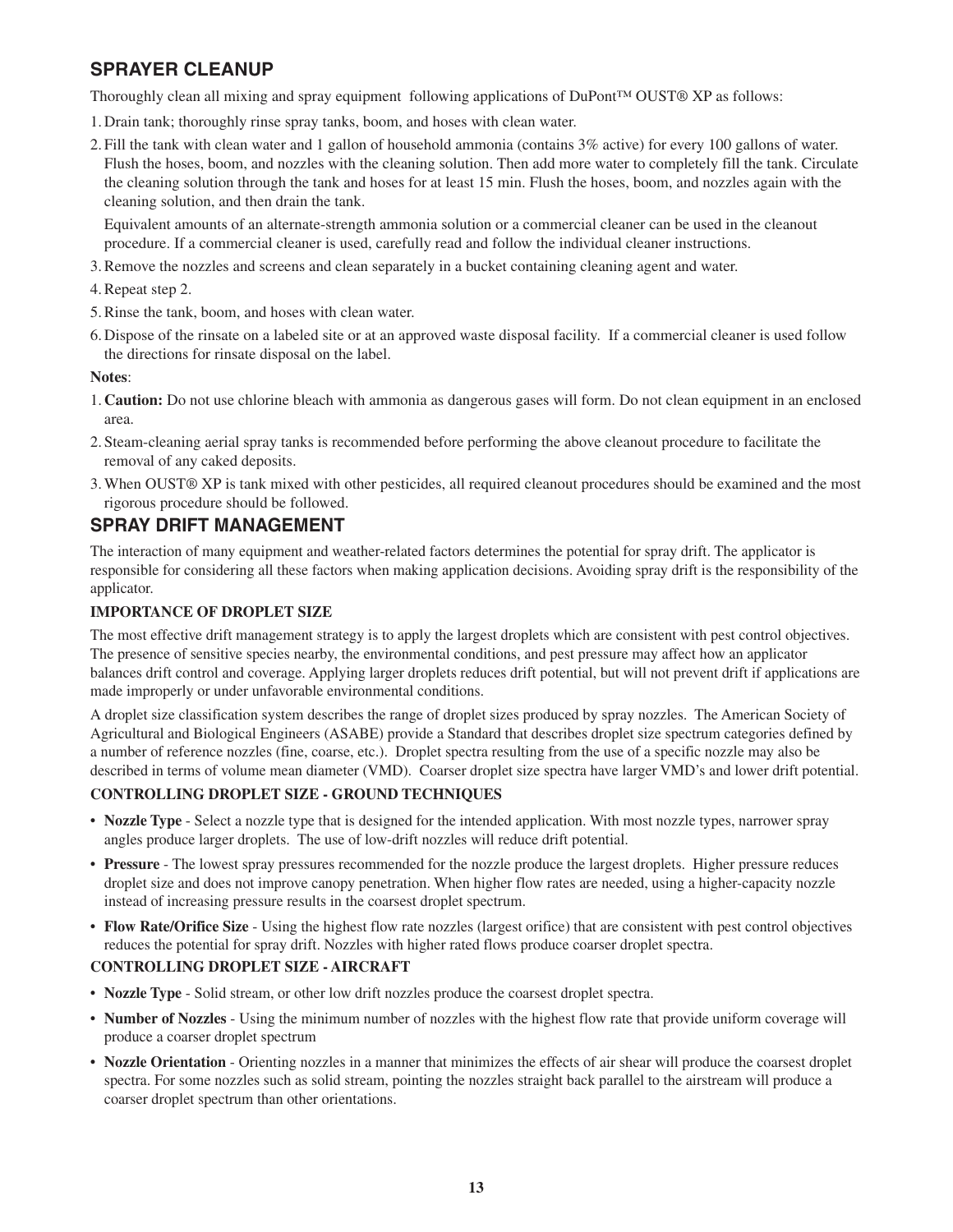• **Pressure** – Selecting the pressure that produces the coarsest droplet spectrum for a particular nozzle and airspeed reduces spray drift potential. For some nozzle types such as solid streams, lower pressures can produce finer droplet spectra and increase drift potential

#### **BOOM LENGTH (AIRCRAFT) AND APPLICATION HEIGHT**

- **Boom Length (aircraft)** Using shorter booms decreases drift potential. Boom lengths are expressed as a percentage of an aircraft's wingspan or a helicopter's rotor blade diameter. Shorter boom length and proper positioning can minimize drift caused by wingtip or rotor vortices.
- **Application Height (aircraft)** Applications made at the lowest height that are consistent with pest control objectives and the safe operation of the aircraft will reduce the potential for spray drift.
- **Application Height (ground)** Applications made at the lowest height consistent with pest control objectives, and that allow the applicator to keep the boom level with the application site and minimize bounce, will reduce the exposure of spray droplets to evaporation and wind, and reduce spray drift potential.

#### **WIND**

Drift potential is lowest when applications are made in light to gentle sustained winds (2-10 mph), which are blowing in a constant direction. Many factors, including droplet size and equipment type also determine drift potential at any given wind speed. AVOID GUSTY OR WINDLESS CONDITIONS.

Local terrain can also influence wind patterns. Every applicator is expected to be familiar with local wind patterns and how they affect spray drift.

#### **TEMPERATURE AND HUMIDITY**

Setting up equipment to produce larger droplets to compensate for droplet evaporation can reduce spray drift potential. Droplet evaporation is most severe when conditions are both hot and dry.

#### **SURFACE TEMPERATURE INVERSIONS**

Drift potential is high during a surface temperature inversion. Surface inversions restrict vertical air mixing, which may cause small suspended droplets to remain close to the ground and move laterally in a concentrated cloud. Surface inversions are characterized by increasing temperature with altitude and are common on nights with limited cloud cover and light to no wind. They begin to form as the sun sets and often continue into the morning. Mist or fog may indicate the presence of an inversion in humid areas. Inversions may also be identified by producing smoke and observing its behavior. Smoke that remains close to the ground, or moves laterally in a concentrated cloud under low wind conditions indicates a surface inversion. Smoke that moves upward and rapidly dissipates indicates good vertical air mixing.

#### **SHIELDED SPRAYERS**

Shielding the boom or individual nozzles can reduce the effects of wind. However, it is the responsibility of the applicator to verify that the shields are minimizing drift potential, and not interfering with uniform deposition of the product.

#### **AIR ASSISTED (AIR BLAST) FIELD CROP SPRAYERS**

Air assisted field crop sprayers carry droplets to the target via a downward directed air stream. Some may reduce the potential for drift, but if a sprayer is unsuitable for the application and/or set up improperly, high drift potential can result. It is the responsibility of the applicator to determine that a sprayer is suitable for the intended application, that it is configured properly, and that drift potential has been minimized.

Note: Air assisted field sprayers can affect product performance by affecting spray coverage and canopy penetration. Read the specific crop use and application equipment instructions to determine if an air assisted field crop sprayer can be used.

#### **SENSITIVE AREAS**

Making applications when there is a sustained wind moving away from adjacent sensitive areas (e.g., residential areas, bodies of water, known habitat for threatened or endangered species, non-target crops) is an effective way to minimize the effect of spray drift.

#### **DRIFT CONTROL ADDITIVES**

Using product compatible drift control additives can reduce drift potential. When a drift control additive is used, read and carefully observe cautionary statements and all other information on the additive's label. If using an additive that increases viscosity, ensure that the nozzles and other application equipment will function properly with a viscous spray solution. Preferred drift control additives have been certified by the Chemical Producers and Distributors Association (CPDA).

#### **UPWIND SWATH DISPLACEMENT**

When applications are made with a crosswind the swath will be displaced downwind. An adjustment for swath displacement is made on the downwind edge of the application site by shifting the path of the application equipment upwind.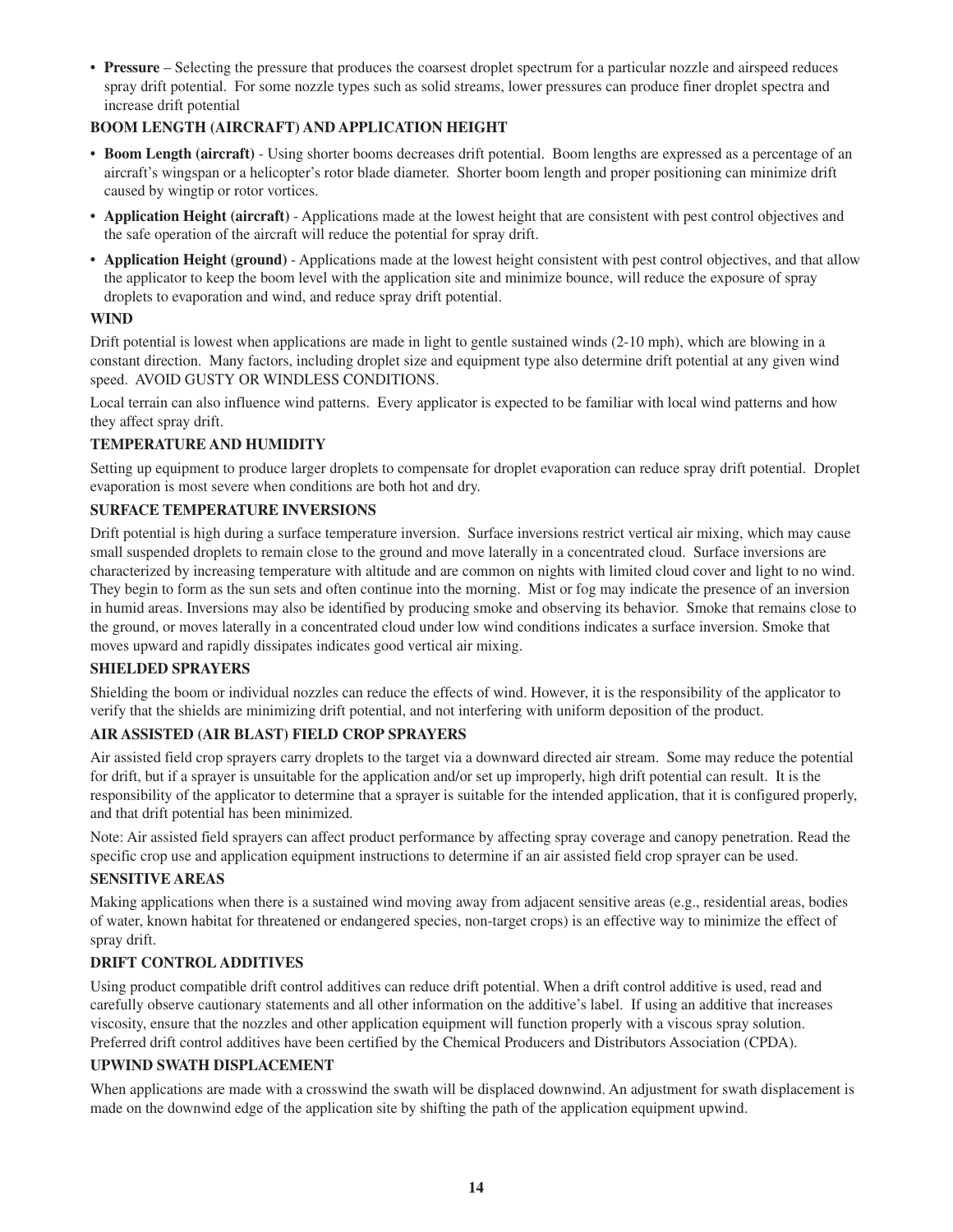## **SPRAY DRIFT RESTRICTIONS**

• Where states have more stringent regulations they must be observed.

## **AERIAL APPLICATIONS**

- Applicators are required to use upwind swath displacement, and displacement distance must increase with increasing drift potential.
- The boom length must not exceed 75% of the wing span or 80% of the rotor blade diameter.
- Applications with wind speeds greater than 10 miles per hour are prohibited.
- Applications into temperature inversions are prohibited.
- Liquid sprays must only be applied using rotary aircraft.
- Spray must be released at the lowest height consistent with pest control objectives and flight safety.
- When applying liquid sprays the following directional buffers are required to protect aquatic vegetation in sites (including lakes, reservoirs, rivers, streams, marshes, ponds, estuaries, commercial fish ponds), or water used as an irrigation source, or crops.

75 feet - All aerial applications.

- Applicators must consider the effects of nozzle orientation and flight speed when determining droplet size spectrum.
- Applications must be made using equipment delivering an extremely coarse or coarser droplet size spectrum as defined by ASABE S572.1.

## **GROUND APPLICATIONS**

- Applications with wind speeds greater than 10 miles per hour are prohibited.
- Applications into temperature inversions are prohibited.
- Apply spray at the lowest height that is consistent with pest control objectives.
- When applying liquid sprays the following directional buffers are required to protect aquatic vegetation in sites (including lakes, reservoirs, rivers, streams, marshes, ponds, estuaries, commercial fish ponds), or water used as an irrigation source, or crops.

50 feet - All broadcast applications other than railroad and roadside rights-of-way.

25 feet - Broadcast applications to railroad and roadside rights-of-way.

15 feet - All handheld spot treatment applications.

• Applications must be made using equipment delivering an extremely coarse or coarser droplet size spectrum as defined by ASABE S572.1.

## **STORAGE AND DISPOSAL**

Do not contaminate water, food, or feed by storage or disposal.

**PESTICIDE STORAGE:** Store product in original container only.

**PESTICIDE DISPOSAL:** Wastes resulting from the use of this product must be disposed of on site or at an approved waste disposal facility.

**CONTAINER HANDLING:** Refer to the Net Contents section of this product's labeling for the applicable "Nonrefillable Container" or "Refillable Container" designation.

**Nonrefillable Plastic and Metal Containers (Capacity Equal to or Less Than 50 Pounds): Nonrefillable container.** Do not reuse or refill this container. Triple rinse container (or equivalent) promptly after emptying. Triple rinse as follows: Empty the remaining contents into application equipment or a mix tank. Fill the container 1/4 full with water and recap. Shake for 10 seconds. Pour rinsate into application equipment or a mix tank or store rinsate for later use or disposal. Drain for 10 seconds after the flow begins to drip. Repeat this procedure two more times. Then, for Plastic Containers, offer for recycling if available or puncture and dispose of in a sanitary landfill, or by incineration. Do not burn, unless allowed by state and local ordinances. For Metal Containers, offer for recycling if available or reconditioning if appropriate, or puncture and dispose of in a sanitary landfill, or by other procedures approved by state and local authorities.

**Nonrefillable Plastic and Metal Containers (Capacity Greater Than 50 Pounds): Nonrefillable container.** Do not reuse or refill this container. Triple rinse container (or equivalent) promptly after emptying. Triple rinse as follows: Empty the remaining contents into application equipment or a mix tank. Fill the container 1/4 full with water. Replace and tighten closures. Tip container on its side and roll it back and forth, ensuring at least one complete revolution, for 30 seconds. Stand the container on its end and tip it back and forth several times. Turn the container over onto its other end and tip it back and forth several times. Empty the rinsate into application equipment or a mix tank or store rinsate for later use or disposal. Repeat this procedure two more times. Then, for Plastic Containers, offer for recycling if available or puncture and dispose of in a sanitary landfill, or by incineration. Do not burn, unless allowed by state and local ordinances. For Metal Containers, offer for recycling if available or reconditioning if appropriate, or puncture and dispose of in a sanitary landfill, or by other procedures approved by state and local authorities.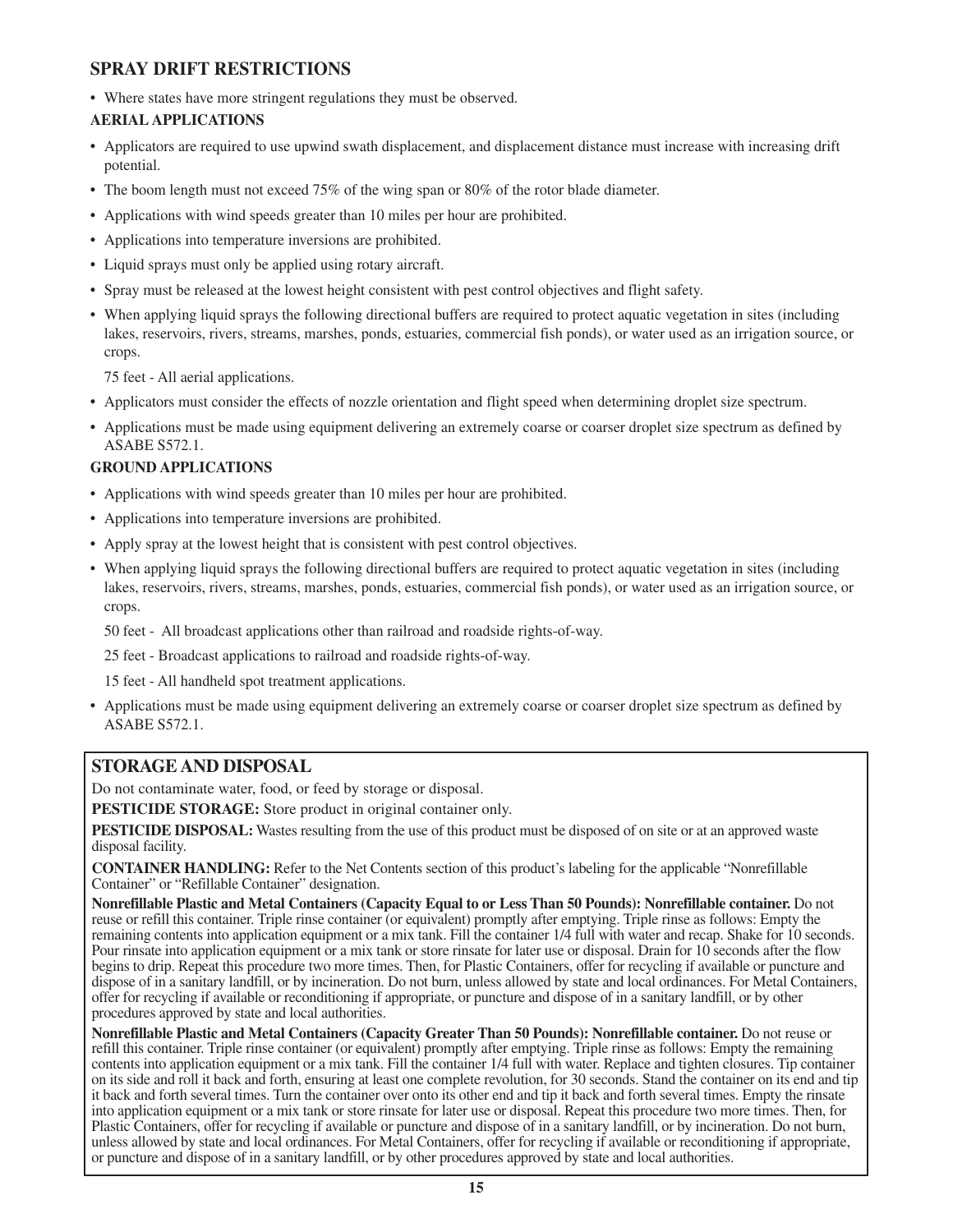**Nonrefillable Plastic and Metal Containers, e.g., Intermediate Bulk Containers [IBC] (Size or Shape Too Large to be Tipped, Rolled or Turned Upside Down): Nonrefillable container.** Do not reuse or refill this container. Clean container promptly after emptying the contents from this container into application equipment or mix tank and before final disposal using the following pressure rinsing procedure. Insert a lance fitted with a suitable tank cleaning nozzle into the container and ensure that the water spray thoroughly covers the top, bottom and all sides inside the container. The nozzle manufacturer generally provides instructions for the appropriate spray pressure, spray duration and/or spray volume. If the manufacturer's instructions are not available, pressure rinse the container for at least 60 seconds using a minimum pressure of 30 PSI with a minimum rinse volume of  $10\%$  of the container volume. Drain, pour or pump rinsate into application equipment or rinsate collection system. Repeat this pressure rinsing procedure two more times. Then, for Plastic Containers, offer for recycling if available or puncture and dispose of in a sanitary landfill, or by incineration. For Metal Containers, offer for recycling if available or reconditioning if appropriate or puncture and dispose of in a sanitary landfill, or by other procedures approved by state and local authorities.

**Nonrefillable Paper or Plastic Bags, Fiber Sacks including Flexible Intermediate Bulk Containers (FIBC) or Fiber Drums With Liners: Nonrefillable container.** Do not reuse or refill this container. Completely empty paper or plastic bag, fiber sack or drum liner by shaking and tapping sides and bottom to loosen clinging particles. Empty residue into application or manufacturing equipment. Then offer for recycling if available or dispose of empty paper or plastic bag, fiber sack or fiber drum and liner in a sanitary landfill, or by incineration. Do not burn, unless allowed by state and local ordinances.

**Refillable Fiber Drums With Liners: Refillable container (fiber drum only). Refilling Fiber Drum:** Refill this fiber drum with DuPont™ OUST® XP containing sulfometuron methyl and chlorsulfuron only. Do not reuse this fiber drum for any other purpose. Cleaning before refilling is the responsibility of the refiller. Completely empty liner by shaking and tapping sides and bottom to loosen clinging particles. Empty residue into application or manufacturing equipment.

**Disposing of Fiber Drum and/or Liner:** Do not reuse this fiber drum for any other purpose other than refilling (see preceding). Cleaning the container (liner and/or fiber drum) before final disposal is the responsibility of the person disposing of the container. Offer the liner for recycling if available or dispose of liner in a sanitary landfill, or by incineration. Do not burn, unless allowed by state and local ordinances. If drum is contaminated and cannot be reused, dispose of it in the manner required for its liner. To clean the fiber drum before final disposal, completely empty the fiber drum by shaking and tapping sides and bottom to loosen clinging particles. Empty residue into application or manufacturing equipment. Then offer the fiber drum for recycling if available or dispose of in a sanitary landfill, or by incineration. Do not burn, unless allowed by state and local ordinances.

**All Other Refillable Containers:** Refillable container. Refilling Container: Refill this container with OUST® XP containing sulfometuron methyl only. Do not reuse this container for any other purpose. Cleaning before refilling is the responsibility of the refiller. Prior to refilling, inspect carefully for damage such as cracks, punctures, abrasions, worn out threads and closure devices. If damage is found, do not use the container, contact DuPont at the number below for instructions. Check for leaks after refilling and before transporting. If leaks are found, do not reuse or transport container, contact DuPont at the number below for instructions. Disposing of Container: Do not reuse this container for any other purpose other than refilling (see preceding). Cleaning the container before final disposal is the responsibility of the person disposing of the container. To clean the container before final disposal, use the following pressure rinsing procedure. Insert a lance fitted with a suitable tank cleaning nozzle into the container and ensure that the water spray thoroughly covers the top, bottom and all sides inside the container. The nozzle manufacturer generally provides instructions for the appropriate spray pressure, spray duration and/or spray volume. If the manufacturer's instructions are not available, pressure rinse the container for at least 60 seconds using a minimum pressure of 30 PSI with a minimum rinse volume of 10% of the container volume. Drain, pour or pump rinsate into application equipment or rinsate collection system. Repeat this pressure rinsing procedure two more times. Then, for Plastic Containers, offer for recycling if available or puncture and dispose of in a sanitary landfill, or by incineration. Do not burn, unless allowed by state and local ordinances. For Metal Containers, offer for recycling if available or reconditioning if appropriate or puncture and dispose of in a sanitary landfill, or by other procedures approved by state and local authorities.

**Outer Foil Pouches of Water Soluble Packets (WSP):** Nonrefillable container. Do not reuse or refill this container. Offer for recycling if available or, dispose of the empty outer foil pouch in the trash as long as WSP is unbroken. If the outer pouch contacts the formulated product in any way, the pouch must be triple rinsed with clean water. Add the rinsate to the spray tank and dispose of the outer pouch as described previously.

Do not transport if this container is damaged or leaking. If the container is damaged, leaking or obsolete, or in the event of a major spill, fire or other emergency, contact DuPont at 1-800-441-3637, day or night.

**NOTICE TO BUYER:** Purchase of this material does not confer any rights under patents of countries outside of the United States.

The DuPont Oval Logo, DuPont™, OUST®, VELPAR®, HYVAR®, KROVAR®, ESCORT® and TELAR® are trademarks or registered trademarks of E.I. duPont de Nemours and Company.

MicroCel is a registered trademark of Celite Corporation. Hi-Sil is a registered trademark of PPG Industries Ohio, Inc.

## **SL - 1522-1 071213 05-23-13**